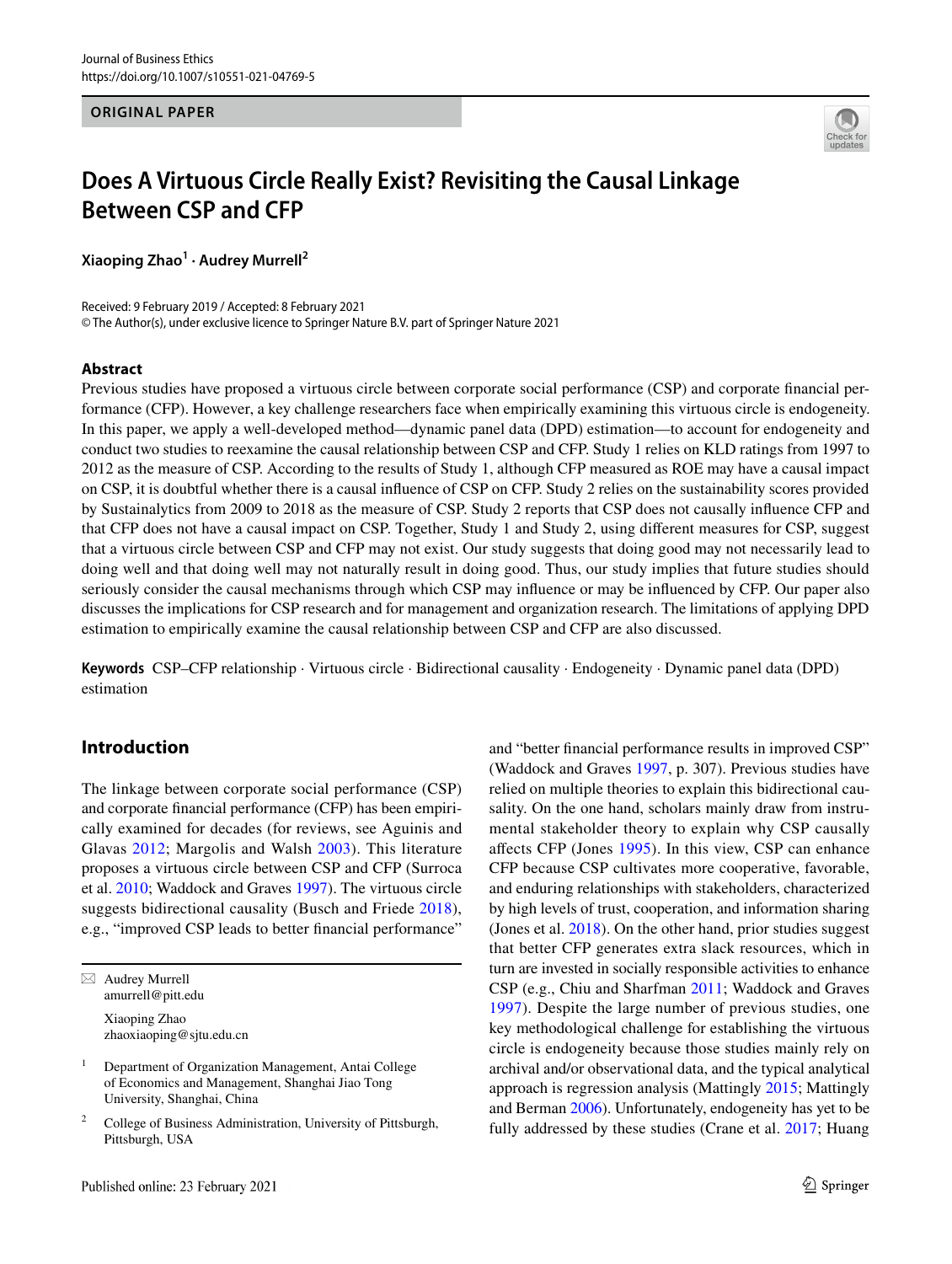and Watson [2015](#page-18-7)). If endogeneity is not addressed, a causal relationship between CSP and CFP is difficult to establish. For example, it is uncertain whether CSP drives CFP, CFP impacts CSP or the signifcant correlation between CSP and CFP is driven by unobservable factors, such as R&D (McWilliams and Siegel [2000\)](#page-18-8).

In this study, we discuss the causality between CSP and CFP. Examining the causality between CSP and CFP helps us more deeply understand not only whether CSP and CFP are correlated but also whether CSP causally afects CFP and vice versa. More specifcally, we directly examine the bidirectional causality between CSP and CFP using dynamic panel data (DPD) estimation—the dynamic panel GMM estimator—a well-developed method to address endogeneity (Arellano and Bond [1991;](#page-17-4) Blundell and Bond [1998\)](#page-17-5). Many studies in economics, fnance, management, and marketing have adopted this method to address endogeneity and examine causal relationships (e.g., Alessandri et al. [2012;](#page-17-6) Arend et al. [2014](#page-17-7); Fremeth and Shaver [2014;](#page-17-8) Gómez and Maícas [2011](#page-18-9)). Following studies that specifcally show how to use DPD estimation (e.g., Roodman [2009a](#page-18-10), [b](#page-18-11); Wintoki et al. [2012\)](#page-19-0), we apply DPD estimation and conduct two studies using diferent measures for CSP (Mattingly [2015;](#page-18-5) Mattingly and Berman [2006](#page-18-6)). In addition to the DPD analyses, we conduct two other analyses (i.e., pooled OLS regression and fxed-efects regression) to highlight the potential problems of ignoring endogeneity (Wintoki et al. [2012](#page-19-0)).

Our empirical analyses reveal three fndings regarding the causality between CSP and CFP. First, in Study 1 in which CSP is measured by KLD ratings, both pooled OLS regression and fxed-efects regression generally show that overall CSP is positively and bilaterally related to CFP, a finding consistent with previous studies (Surroca et al. [2010](#page-18-1); Waddock and Graves [1997\)](#page-18-2). However, the significant correlations reported by pooled OLS regression and fxed-efects regression should not be interpreted as evidence of causality between CSP and CFP because pooled OLS regression and fxed-efect regression do not address endogeneity.

Second, the DPD estimation of Study 1 yields interesting fndings regarding the causality between CSP and CFP when endogeneity is addressed. On the one hand, DPD estimation reports that the relationship between overall CSP and CFP becomes neutral, i.e., the coefficient becomes non-significantly diferent from zero, when endogeneity is accounted for. These fndings cast doubt on the positive causal infuence of CSP on CFP. On the other hand, DPD estimation indicates that CFP measured by ROE is positively associated with overall CSP, implying that there might exist a causal infuence of CFP. Third, Study 2 uses alternative measures of CSP (i.e., sustainability scores provided by Sustainalytics) to replicate the analyses of Study 1. The results of Study 2 suggest that a virtuous cycle between CSP and CFP may not exist.

Our study uses a well-developed method to examine the causal relationship between CSP and CFP and thereby contributes to the CSP literature. First, our study uses very similar data and measures as the large body of previous studies but fnds diferent empirical results regarding the causal relationship between CSP and CFP. When endogeneity is not accounted for, we fnd empirical results consistent with bidirectional causality (Aguinis and Glavas [2012](#page-17-0); Busch and Friede [2018](#page-17-1); Margolis and Walsh [2003\)](#page-18-0). However, when endogeneity is addressed by DPD estimation, we fnd empirical evidence that CFP may causally impact CSP but that CSP may not causally impact CFP. Therefore, in line with a few recent empirical fndings that also report neutral CSP–CFP relationships (e.g., Lee et al. [2018](#page-18-12); Zhao and Murrell [2016](#page-19-1)), our study suggests that future studies on the CSP–CFP relationships should focus more on specifc mechanisms to explain the causal linkage between CSP and CFP, as well as particular conditions under which causal linkages may or may not exist.

Second, our study provides a new approach for addressing endogeneity in the estimation of the CSP–CFP relationship. When addressing endogeneity, one may want to use external instrumental variables. However, if the identifcation of valid external instrumental variables is difficult, an alternative approach suggested by our study is the DPD approach, in which lagged values of CSP and CFP are used as internal instrumental variables. The internal instrumental variables constructed by the DPD approach satisfy the validity requirements suggested by Bettis et al. ([2014\)](#page-17-9). Therefore, our study offers a feasible approach for addressing endogeneity when external instrumental variables are difficult to identify.

Our paper is organized as follows. First, we provide a brief review of the theories addressing the causal relationships between CSP and CFP. Second, we show three specifc sources of endogeneity for the empirical estimation of CSP–CFP relationships. Third, we conduct two studies which apply DPD estimation to empirically explore the causal linkages between CSP and CFP. Finally, we discuss the implications and limitations of our paper.

## **Theories About the Causal Relationships Between CSP and CFP**

In this section, we provide a review of previous studies on the causal linkages between CSP and CFP. As noted above, Busch and Friede's [\(2018\)](#page-17-1) meta-analysis reports that the CSP–CFP relation is positive and bilateral, suggesting bidirectional causality between CSP and CFP. In other words, CSP can causally affect CFP, while CFP can also causally infuence CSP. Thus, our review is divided into two parts. First, we review the theoretical mechanisms of the causal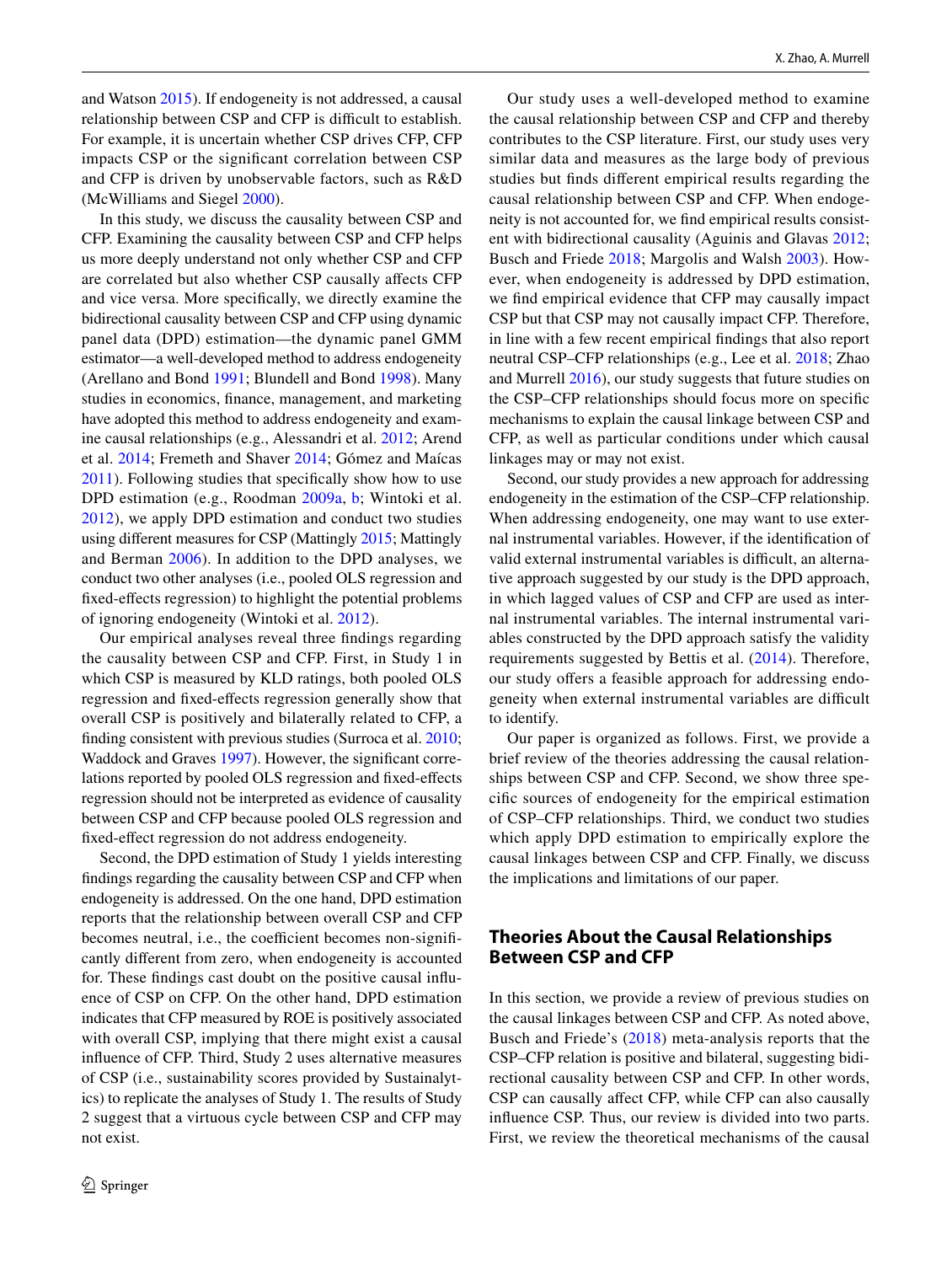efect of CSP on CFP. Second, we review the theoretical mechanisms of the causal infuence of CFP on CSP.

## **The Causal Infuence of CSP on CFP**

Previous studies examining the causal infuence of CSP on CFP have mainly emphasized the business case for CSP; that is, CSP is good for business in ways that refect directly on the bottom line (Wood [2010](#page-19-2)). To justify the business case for CSP, scholars have mainly relied on instrumental stakeholder theory to explain why CSP causally afects CFP (Jones [1995\)](#page-18-3). The key theme of instrumental stakeholder theory is that CSP can enhance the competitive advantage of the frm because CSP cultivates more cooperative, favorable, and enduring relationships with stakeholders that are characterized by high levels of trust, cooperation, and information sharing (Jones et al. [2018\)](#page-18-4). Drawing from instrumental stakeholder theory, previous studies have suggested that CSP can enhance CFP through many forms of stakeholder endorsements of the frm. Below, we present the most frequently proposed arguments.

First, CSP leads to enhanced reputation (Brammer and Pavelin [2006](#page-17-10)), which increases customer loyalty and trust (Vlachos et al. [2009](#page-18-13)), customer satisfaction and purchase intention (Luo and Bhattacharya [2006](#page-18-14)), and attractiveness to job candidates (Turban and Greening [1997](#page-18-15)). Second, in frms with improved CSP, employees show greater job satisfaction, present greater commitment to their frms, engage in more citizenship behaviors and have less turnover intention (for a recent meta-analysis, see Zhao et al. [2020](#page-19-3)). Third, closer relationships with frms make stakeholders more willing to share information with these frms, which can enhance frm innovation (Harrison et al. [2010](#page-18-16); Tantalo and Priem [2016\)](#page-18-17). For example, closer relationships with customers ofer new knowledge that can be sources of innovation, and better relationships with employees can trigger innovation by encouraging employees to engage in innovative projects (Flammer and Kacperczyk [2016\)](#page-17-11). Fourth, CSP reduces frmspecific risk and thus enhances CFP. Orlitzky and Benjamin's ([2001\)](#page-18-18) meta-analysis reports a negative relationship between CSP and frm risk. More recent studies also show that CSP is negatively related to stock price crash risk (Kim et al. [2014\)](#page-18-19) and frm default risk (Verwijmeren and Derwall [2010](#page-18-20)). In addition, CSP can provide "insurance-like" protection for frms when bad acts occur (Godfrey [2005](#page-17-12)) and mitigate the negative impacts of bad acts because stakeholders are less likely to attribute responsibility for the bad acts to the frms (Godfrey et al. [2009;](#page-17-13) Koh et al. [2014](#page-18-21)).

The review above shows that previous studies have suggested many mediating mechanisms to explain the causal infuence of CSP on CFP. However, in their review, Aguinis and Glavas ([2012\)](#page-17-0) indicate that only 7% of the studies addressing the outcomes of CSP empirically explored the mediating mechanisms. In most of those studies, the typical analytical approach was to directly regress measures of CFP on measures of CSP (Mattingly [2015](#page-18-5)). As we will show in the next section, the analytical approaches previously adopted have not addressed endogeneity, and thus, the direct causal linkage from CSP to CFP is difficult to establish.

#### **The Causal Linkages from CFP to CSP**

Compared with the studies addressing the causal infuence of CSP on CFP, studies examining the causal linkages from CFP to CSP are relatively limited. In this literature, studies have mainly relied on slack resources theory to explain the causal infuence of CFP on CSP. The main argument is that better CFP generates extra slack resources, which in turn are invested in socially responsible activities to enhance CSP (e.g., Buchholtz et al. [1999](#page-17-14); Chiu and Sharfman [2011;](#page-17-2) Seifert et al. [2004;](#page-18-22) Waddock and Graves [1997\)](#page-18-2).

However, the empirical results are mixed when diferent types of slack resources are taken into account. In one study, Surroca et al. [\(2010](#page-18-1)) report that better CFP generates intangible slack resources, such as innovation resources, human resources, reputation, and culture, which can further enhance CSP. Shahzad et al. [\(2016](#page-18-23)) suggest that the relationship between slack resources and CSP varies depending on the type of slack resources; in their study, Shahzad et al. [\(2016](#page-18-23)) report that human resources are positively related but fnancial resources and innovation resources are negatively related to CSP. In a study examining the CSP of sub-Saharan economies, Julian and Ofori-Dankwa [\(2013](#page-18-24)) also report that the greater the fnancial resources sub-Saharan African frms have, the less CSP they will present. Zhang et al. ([2018\)](#page-19-4) analyze the CSP of publicly listed US multinational companies and report that fnancial resources are positively related to CSP, while human resources are negatively related to CSP. Furthermore, those studies directly regressed measures of CSP on measures of CFP or slack resources and did not address endogeneity; therefore, the causal linkage from CFP to slack sources and then to CSP is hard to establish.

## **The Sources of Endogeneity**

According to our review above, previous studies have argued that CSP can causally afect CFP through multiple mediating mechanisms and that CFP can also have a causal infuence on CSP due to the slack resources accrued by better CFP. In this regard, Busch and Friede [\(2018](#page-17-1)) argue that there is a virtuous circle between CSP and CFP (Surroca et al. [2010](#page-18-1)). The virtuous circle implies a mutual infuence between CSP and CFP, which may lead to endogeneity in the empirical estimation of the CSP–CFP relationship. However, few studies have considered endogeneity, although the CSP–CFP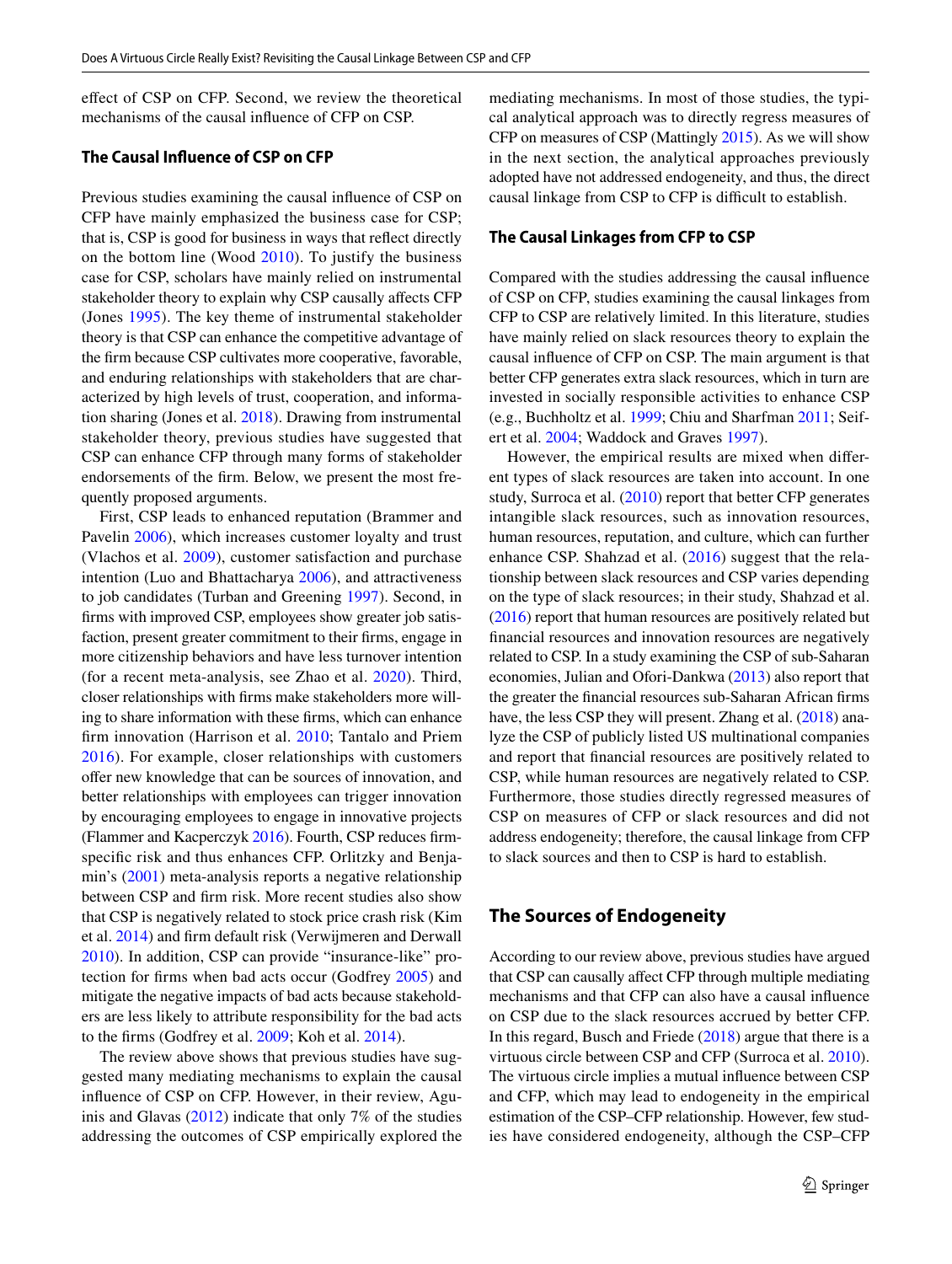relationship has been empirically examined in many studies. Here, we discuss the sources of endogeneity in the estimation the CSP–CFP relationship. Endogeneity can arise from three sources when the causal effect of CSP on CFP is empirically examined.<sup>[1](#page-3-0)</sup>

First, endogeneity can be caused by simultaneous causality. As causality between CSP and CFP runs in both directions, simultaneous causality is present (Bascle [2008\)](#page-17-15). In other words, the CSP–CFP relationship refects a feedback loop: CSP afects CFP, while CFP also infuences CSP at the same time (Surroca et al. [2010](#page-18-1); Waddock and Graves [1997](#page-18-2)).

Second, endogeneity arises due to omitted variable bias (Bascle [2008](#page-17-15)). In the empirical examination of the CSP–CFP relationship, an omitted variable bias occurs when variables (e.g., R&D intensity) that can afect both CSP and CFP are omitted. The positive CSP–CFP relationship becomes neutral when such a variable is included (McWilliams and Siegel [2000](#page-18-8)). In addition to R&D intensity, other omitted variables can result in this endogeneity problem. For example, CEOs' personal values can infuence both CSP and CFP (Agle et al. [1999](#page-17-16)). Thus, a positive CSP–CFP relationship might be overestimated because both CSP and CFP can be driven by CEO personality or values.

The third source of endogeneity is the dynamic nature of the CSP–CFP relationship (Wintoki et al. [2012\)](#page-19-0). Specifcally, a strong exogeneity assumption that has often been implied by previous studies is that current values of CSP are independent of past values of CFP. However, this assumption is not realistic. Indeed, some prior studies have shown that current values of CSP and past values of CFP are correlated (Surroca et al. [2010](#page-18-1)). In fact, previous studies have generally concluded that better past CFP accumulates slack resources, with which a frm can make more investments in social issues, thereby enhancing its current CSP (e.g., Seifert et al. [2004\)](#page-18-22). Some researchers even contend that only frms acquiring signifcant slack resources are able to behave responsibly (Roberts [1992](#page-18-25)). In sum, CSP is endogenous with respect to CFP because past CFP is related to current CSP.

## **Study 1: Dynamic Panel Data (DPD) Estimation Using KLD Ratings**

Above, we discussed the three sources of endogeneity in the empirical examination of the CSP–CFP relationship. In Study 1, we apply DPD estimation to address endogeneity and to empirically explore the causal relationships between CSP and CFP. Study 1 relies on KLD ratings to measure CSP.

#### **Sample and Data Sources**

Peloza's ([2009](#page-18-26)) review suggests that a substantial body of studies has used KLD ratings to measure CSP (see also Mattingly [2015\)](#page-18-5). Recent studies have continued to use KLD ratings to measure CSP (Koh et al. [2014;](#page-18-21) Luo, Wang et al. [2015\)](#page-18-27). To ensure that our analyses are comparable to previous studies, we adopt the data and measures used by previous studies. Thus, we rely on the KLD database as the source of measures on CSP. Our initial sample consisted of KLD ratings from 1997 to 2012. CFP data are obtained from Compustat. Data for some control variables (e.g., frm size, frm leverage, slack resources, and top executive pay) are also obtained from Compustat. Data for other control variables are obtained from CRSP, Risk Metrics, and Thomson Reuters. After the deletion of several duplicate records and missing values, the fnal sample contains 992 US listed frms and 9028 frm-year observations from 1997 to 2012.

### **Measures**

#### **CSP**

Following previous studies (e.g., Choi and Wang [2009\)](#page-17-17), we use five KLD categories to construct an aggregate measure of CSP. These fve KLD categories are *Community*, *Employee Relations*, *Diversity*, *Environmental Performance*, and *Product*. According to Hillman and Keim ([2001](#page-18-28)), these categories parallel a frm's primary stakeholder groups: employees (categories of *Employee Relations* and *Diversity*), customers (category of *Product*), the community (category of *Community*), and the natural environment (category of *Environmental Performance*). Typically, KLD ratings use strengths to represent positive aspects of CSP and concerns to refect negative aspects of CSP. Several rating items are used to evaluate the strengths and concerns of each category. For each rating item within one category, KLD codes it as a dummy variable to indicate whether a frm in a given year has initiated activities or practices as rated by this item. In this way, the sum of the rating items of strengths is the score of strengths of the category, and the sum of the rating items of concerns is the score of concerns of the category.

<span id="page-3-0"></span> $1$  In addition to the three sources discussed above, endogeneity may potentially exist when the sample is truncated and a sample-selection bias is present (Clougherty et al. [2016\)](#page-17-18). We argue, however, that sample-selection bias may not manifest in our study because our sample is constructed based on a large dataset of third-party CSP ratings (i.e., KLD ratings). Firms are unable to decide whether they are selected to be rated by KLD; instead, KLD ratings cover over 3000 large US frms. Thus, we argue that the sample is unlikely to be truncated.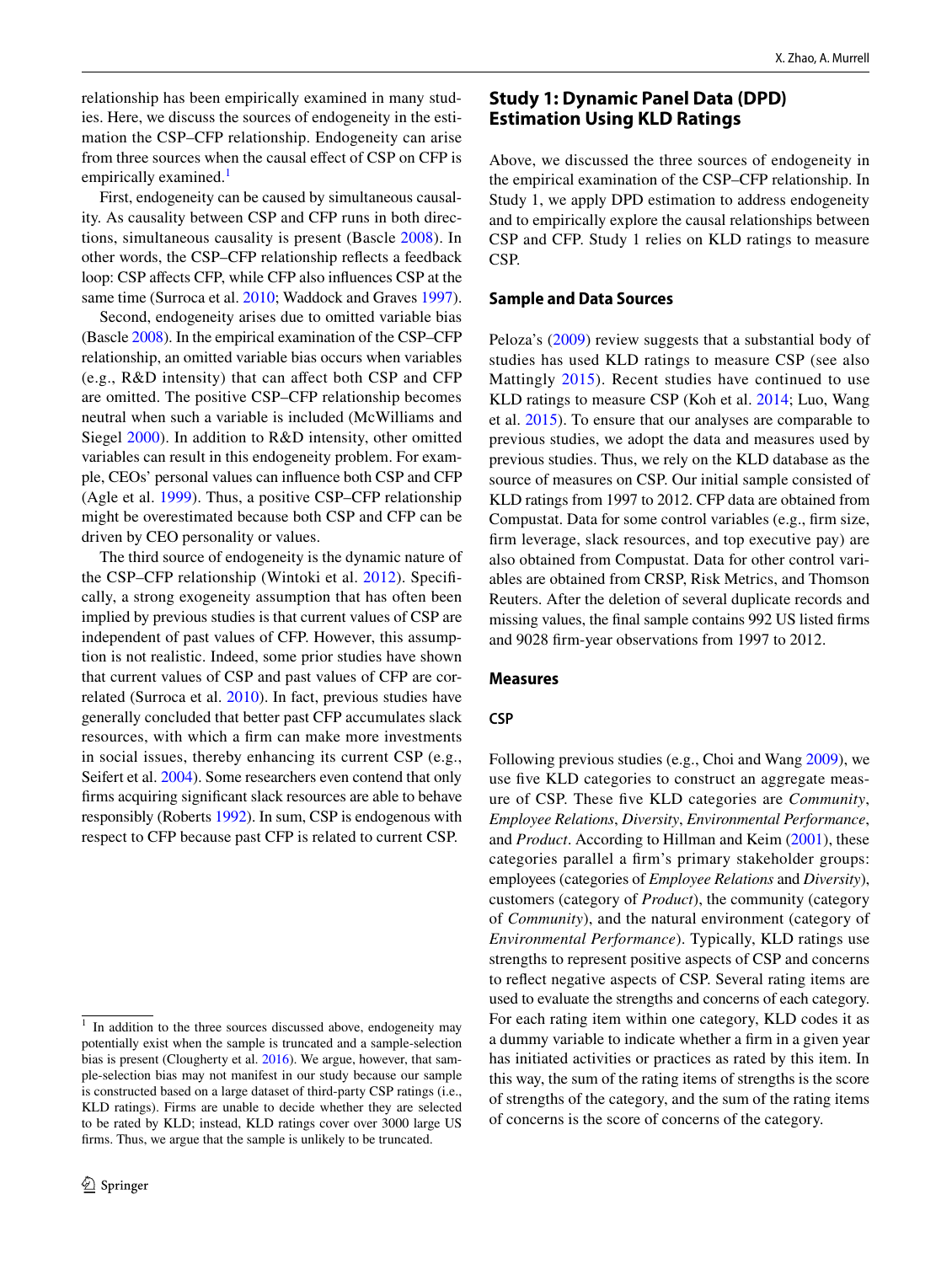<span id="page-4-0"></span>

| Variable                             | Measure                                                                                                                                                             |
|--------------------------------------|---------------------------------------------------------------------------------------------------------------------------------------------------------------------|
| 1. ROA                               | The ratio of net income over total assets                                                                                                                           |
| 2. ROE                               | The ratio of net income over total equity                                                                                                                           |
| 3. Tobin's $Q$                       | Tobin's Q is calculated as: (equity market value + debt market value)/(equity book value + debt book<br>value)                                                      |
| 4. Leverage                          | The ratio of total debt over total equity                                                                                                                           |
| 5. Firm size                         | The natural logarithm of total sales                                                                                                                                |
| 6. R&D intensity                     | The ratio of R&D expense over total sales                                                                                                                           |
| 7. R&D dummy                         | Coded as 1 if missing values of R&D expense were replaced by zeros, and 0 otherwise                                                                                 |
| 8. Firm risk                         | Firm beta                                                                                                                                                           |
| 9. Institutional ownership           | The percentage of shares owned by institutional investors to total shares outstanding                                                                               |
| 10. Executive total compensation     | The natural logarithm of the sum of total compensation of all executives listed in Compustat                                                                        |
| 11. Executive long-term compensation | The percentage of executives' total long-term compensation (including stock options, granted stocks,<br>and long-term incentive plans) to their total compensations |
| 12. Advertising intensity            | The ratio of advertising expenses over total sales                                                                                                                  |
| 13. Advertising dummy                | Coded as 1 if missing values of advertising expense were replaced by zeros, and 0 otherwise                                                                         |
| 14. Board independence               | The ratio of the number of independent directors to the number of all directors                                                                                     |
| 15. CEO duality                      | Coded as 1 if a CEO also took the position of board chair and 0 otherwise                                                                                           |
| 16. Slack resources                  | The ratio of the sum of cash flow from a firm's operating, financing, and investing activities over total<br>assets                                                 |
| 17. SOX dummy                        | Coded as 1 if the year is 2002 or later and 0 otherwise                                                                                                             |
| 18. Financial crisis dummy           | Coded as 1 if the year is 2008 or later and 0 otherwise                                                                                                             |
| 19. Overall CSP KLD                  | An overall score of five KLD ratings                                                                                                                                |
| 20. Positive CSP                     | An aggregate score of five KLD strength ratings                                                                                                                     |
| 21. Negative CSP                     | An aggregate score of five KLD concern ratings                                                                                                                      |
| 22. Overall CSP_SUS                  | Sustainability scores from Sustainalytics database, 2009–2018                                                                                                       |

Furthermore, the items provided by KLD representing strengths difer from the items representing concerns; consequently, CSP strengths are not directly comparable to CSP concerns. Similarly, the number of rating items difers across the five categories. To address these limitations, we compute the standardized scores of strengths and concerns for all fve KLD categories. We apply this standardizing process for all KLD data from 1991 to 2012. This approach ensures that the scores of KLD categories are comparable because each category has an equal weight when the scores of each category are added to generate an aggregate score (Choi and Wang [2009\)](#page-17-17). For example, we add all strength items from the KLD *Community* category to obtain a raw score; then, the raw score is subtracted from the overall mean of the raw score and divided by the standard deviation of the raw score (Mattingly and Berman [2006\)](#page-18-6). The resulting standardized score represents the standardized community strengths. In the same way, we create a standardized score to refect standardized community concerns by using concerns from the *Community* category. The same procedure is applied to the four other KLD dimensions (i.e., *Employee Relations*, *Diversity*, *Environmental Performance*, and *Product*). As a result, we generate fve standardized strength scores and another fve standardized concern scores. Subsequently, we use the sum of the fve strength scores to represent *positive CSP* and the sum of the fve concern scores to refect *negative CSP*. Next, we create an *overall CSP* measure by subtracting positive CSP from negative CSP. The three CSP measures have been used by many previous studies (e.g., Choi and Wang [2009\)](#page-17-17). Specifcally, we use the following formulas to compute *positive CSP*, *negative CSP*, and *overall CSP*:

*Positive CSP* = *Community\_Strengths*<sub>standardized</sub>

- + *Employee\_Relations\_Strengths*<sub>standardized</sub>
- + *Diversity\_Strengths*<sub>standardized</sub>
- + *Environmental\_Performance\_Strengths*<sub>standardized</sub>
- + *Product\_Strengths*<sub>standardized</sub>

*Negative CSP* <sup>=</sup> *Community*\_*Concernsstandardized*

- <sup>+</sup> *Employee*\_*Relations*\_*Concernsstandardized*
- + *Diversity\_Concerns*<sub>standardized</sub>
- <sup>+</sup> *Environmental*\_*Performance*\_*Concernsstandardized*
- <sup>+</sup> *Product*\_*Concernsstandardized*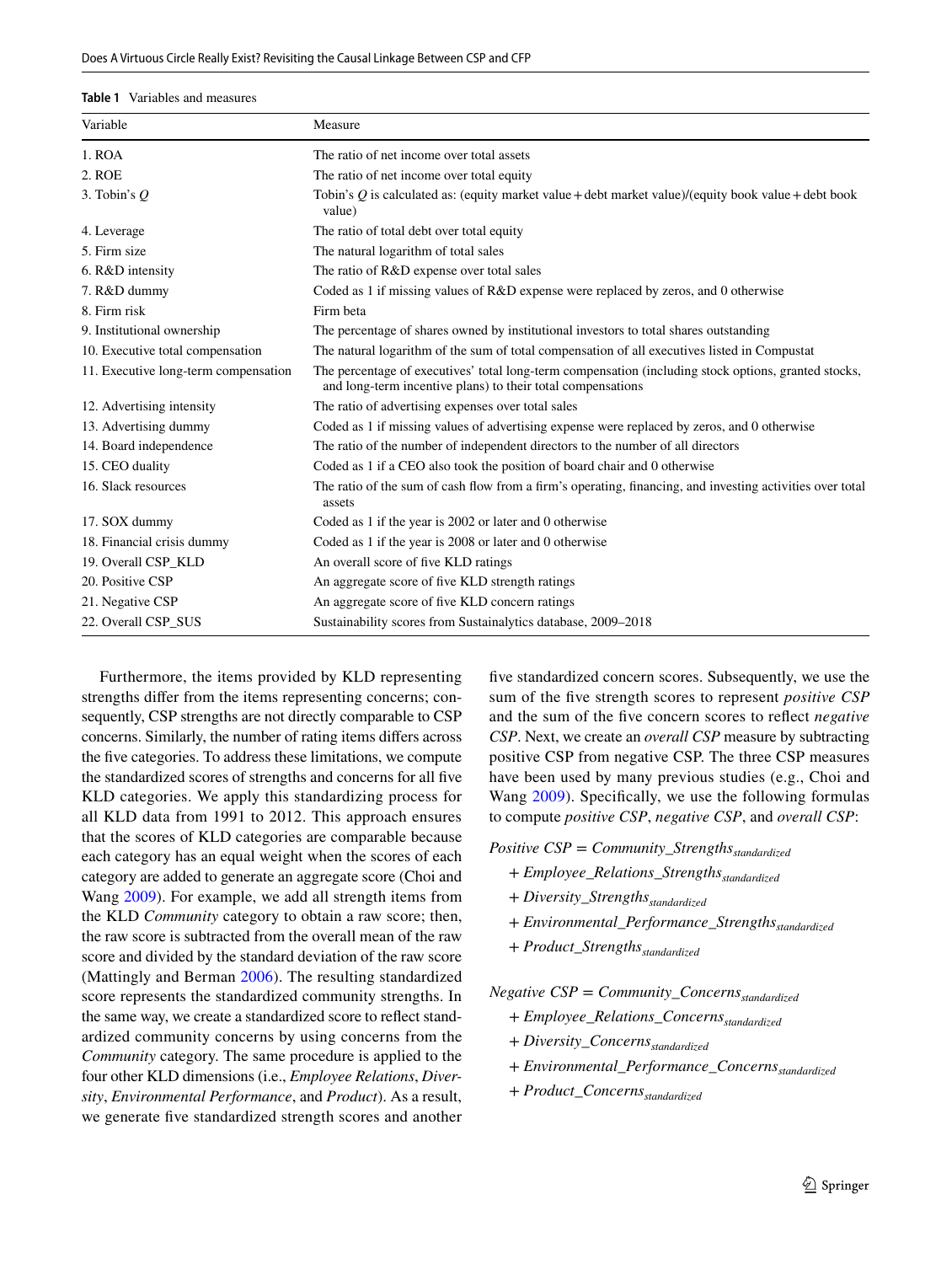Table [1](#page-4-0) lists all variables in this study and their measures.

#### **CFP**

Previous studies have operationalized CFP as ROA, ROE, and Tobin's *Q* (e.g., Luo and Bhattacharya [2006](#page-18-14); Surroca et al. [2010\)](#page-18-1). While ROA and ROE refect past accounting performance, Tobin's *Q* refects fnancial market performance that represents shareholders' perceptions of a frm's future fnancial returns (Keats [1988\)](#page-18-29). As noted by Huang and Watson ([2015\)](#page-18-7), accounting performance measures are more suitable for examining the CSP–CFP relationship because shareholder perceptions of CSP vary substantially. In fact, the CSP–CFP relationship will be distorted if CSP is measured by fnancial market performance because some shareholders value CSP and other shareholders unduly devalue CSP (Martin and Moser [2016](#page-18-30)). Therefore, in this paper, we use ROA as the primary measure of CFP (Waddock and Graves [1997\)](#page-18-2). ROA is computed as the net income over total assets. For a robustness check, two alternative measures of CFP—ROE and Tobin's *Q*—are used in supplemental analyses.

#### **Control Variables**

One critical issue of DPD estimation is that the empirical model should include as many time-varying control variables afecting both CSP and CFP as possible (Hansen and Singleton [1982\)](#page-18-31). Therefore, we control for variables found by prior studies to afect both CSP and CFP. However, we acknowledge that it is impossible for us to control for all time-varying variables that can potentially affect both CSP and CFP. We will discuss this limitation in the last section of this paper.

R&D investments and advertising expenses are critical to the relationships between CSP and CFP (McWilliams and Siegel [2000](#page-18-8)). Hence, we control for *R&D intensity*. For frms with missing R&D data, we replace the missing values with zeroes and then create a dummy variable (*R&D dummy*) to reduce estimation bias (Uotila et al. [2009\)](#page-18-32). *Advertising intensity* is also controlled. For frms with missing data on advertising expenses, we replace the missing values with zeroes and generate a dummy variable (*Advertising dummy*) to reduce estimation bias. Studies show that capital structure is related to both CSP and CFP (Waddock and Graves [1997\)](#page-18-2); thus, we control for *frm leverage*. Slack resources have also been found to affect both CSP (Seifert et al. [2004\)](#page-18-22) and CFP (Daniel et al. [2004\)](#page-17-19). Therefore, *slack resources* are included as a control variable. *Firm size* is controlled because it can afect both CSP and CFP (Orlitzky [2001](#page-18-33)).

*Overall CSP* = *Positive CSP* − *Negative CSP Firm risk* is also controlled because it has been found to be correlated with CSP (Luo and Bhattacharya [2009\)](#page-18-34) and CFP (Bettis and Mahajan [1985](#page-17-20)).

> Previous studies have shown that CSP is associated with corporate governance variables (e.g., Deckop et al. [2006](#page-17-21); Jo and Harjoto [2012](#page-18-35); Johnson and Greening [1999\)](#page-18-36). Previous studies have also reported that corporate governance afects CFP (Finkelstein and D'Aveni [1994\)](#page-17-22). Therefore, we control for several corporate governance variables because they likely infuence both CSP and CFP. These variables include *board independence*, *institutional ownership*, *executive total compensation*, *executive long-term compensation*, and *CEO duality*.

> In addition, we construct a set of *industry dummy variables* based on a one-digit SIC to control for industry-fxed efects. Finally, we construct a set of *year dummy variables* to control for year-fxed efects. We also create a dummy variable to control for the impact of SOX in 2002 and another dummy variable to control for the impact of the global fnancial crisis in 2008. Moreover, several variables, including CFP measures and control variables, contain some outliers, such as extremely large or extremely small values. Rather than excluding those outliers, we *Winsorize* those distributions at the top and bottom 1st percentiles (Gentry and Shen [2013](#page-17-23)).

#### **DPD Estimation Method**

DPD estimation can address other methodological issues in addition to endogeneity in the empirical estimation of the CSP–CFP relationship. First, it can address fxed efects, removing them by frst diferencing (Arellano and Bond [1991\)](#page-17-4). Second, it can address autocorrelations by instrumenting the frst-diferenced lagged dependent variable with its historical values (Arellano and Bond [1991](#page-17-4)). Autocorrelation is a salient methodological issue in studies of the CSP–CFP relationship because the autocorrelation of KLD ratings—the measures of CSP in this study—is as high as  $53\% -71\%$  (Bansal et al. [2016](#page-17-24)). Third, DPD estimation is especially useful for panel datasets with a large panel dimension (i.e., the number of firms > 100) and a short time dimension (i.e., the number of years  $<$  30). Our sample is composed of 992 frms during a period of approximately 15 years (1997–2012). In this case, the correlations of the lagged CFP with the error terms are signifcant, resulting in biased estimation; however, this methodological issue can be addressed by DPD estimation (Roodman [2009b\)](#page-18-11).

To apply DPD estimation, we follow the approaches recommended by Roodman [\(2009a](#page-18-10), [b\)](#page-18-11) to specify our estimation models. First, we use system GMM (instead of diference GMM) because system GMM increases efficiency. In addition, two-step GMM estimation is more efficient than onestep GMM estimation (Arellano and Bond [1991](#page-17-4)). Thus, we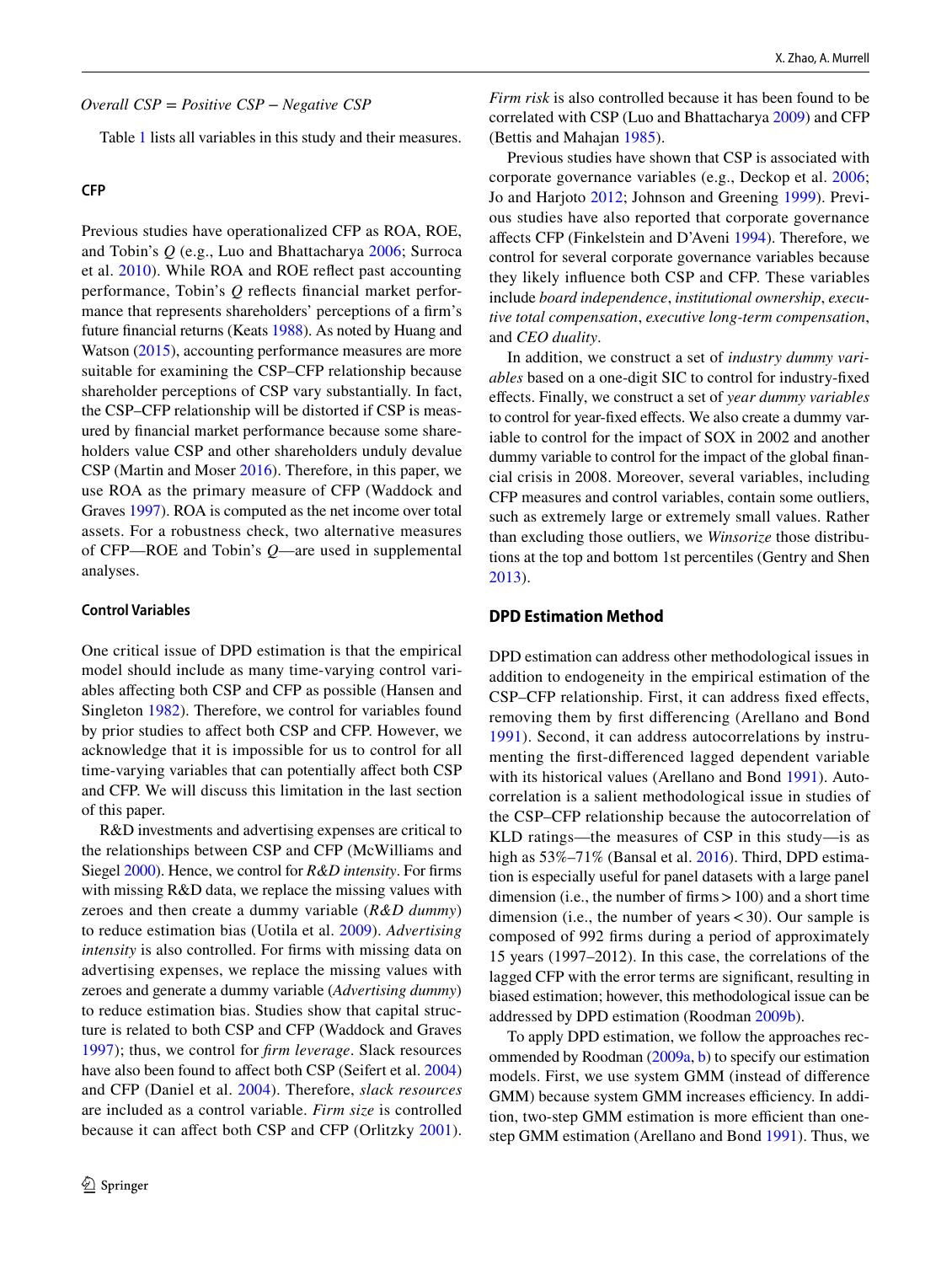use two-step system GMM estimation. However, because two-step system GMM uses more instrumental variables than two-step diference GMM, it may not be appropriate to use two-step system GMM with a dataset that contains an extremely small number of firms.<sup>[2](#page-6-0)</sup> A large number of instrumental variables and a small number of frms will cause GMM estimation to be unreliable, a problem referred to as "too many instruments" (Roodman [2009a](#page-18-10)). To avoid this problem, Roodman [\(2009a](#page-18-10)) recommends constraining the number of instrumental variables to ensure that it is smaller than the number of frms. We follow this recommendation in this paper.

To reduce the number of instrumental variables, we fol-low Roodman's ([2009b](#page-18-11)) recommendation to "collapse" instrumental variables. Our preliminary analysis showed that doing so can decrease the number of instrumental variables from more than 3000 to less than 400. In addition, we carefully specify the lags used to instrument endogenous variables to ensure that the number of instrumental variables is smaller than the number of frms. We rely on the Hansen *J*-test to assess whether the instrumental variables are exogenous and valid. The Hansen *J*-test is robust to heteroskedasticity but becomes unreliable when too many instrumental variables are used (Roodman [2009a](#page-18-10)). As noted above, after we "collapse" instrumental variables and carefully specify the lags, there are fewer instrumental variables than frms. Therefore, we argue that the results of the Hansen *J*-test are robust, not weakened by too many instrumental variables.

Second, the standard errors of two-step GMM estimation are substantively downward biased. To avoid this problem, we use the robust estimator developed by Windmeijer [\(2005\)](#page-19-5) for the two-step GMM estimation. Third, the Arellano-Bond test for autocorrelations (i.e., AR test) is biased if there are correlations across frms due to idiosyncratic disturbances (Arellano and Bond [1991](#page-17-4); Roodman [2009b](#page-18-11)). Thus, year dummies are included to ensure the validity of the Arellano-Bond test for autocorrelations (Roodman [2009b\)](#page-18-11). Since our panel dataset contains gaps, we use orthogonal transformation instead of difference transformation, increasing the efficiency of the DPD estimation and maximizing the sample size (Arellano and Bover [1995](#page-17-25); Roodman [2009b](#page-18-11)).

Despite the advantages, it is worth noting that DPD estimation relies on several assumptions, which should be rigorously tested. The frst assumption is that there is no serial correlation in the error term. If this assumption does not hold, the relevance of the instrumental variables should be questioned. The second assumption suggests that a frm's past CFP and traits are exogenous to the current CFP. Following Wintoki et al. ([2012](#page-19-0)), we use two tests to examine this assumption. First, a second-order serial correlation test examines whether enough lags have been included to capture the dynamic CSP–CFP relationship. If adequate lags have been included, historical values of CFP beyond these lags can be used as valid instrumental variables because they are exogenous to the current CFP. More specifcally, if this assumption holds, serial correlation in frst diferences  $(AR(1))$  should exist, but serial correlation in second differences (AR(2)) should not exist (Arellano and Bond [1991](#page-17-4)). In addition, the Hansen overidentifcation test is used to examine the validity of the instrumental variables. In DPD estimation, multiple lags are used as instrumental variables, suggesting that this estimation model may be overidentifed; thus, the test of overidentifcation should be conducted.

To summarize, we use two-step system GMM estimation with Windmeijer's [\(2005](#page-19-5)) correction to estimate the relationship between CSP and CFP. We treat all control variables (except dummy variables for industry and year, and for SOX in 2002 and the global fnancial crisis in 2008) as endogenous because, as we have noted above, they are correlated with both CSP and CFP. Dummy variables for industry and year, and for SOX in 2002 and the global fnancial crisis in 2008 are treated as strictly exogenous. The empirical analyses are conducted using *STATA* 13.1 with the command "xtabond2" (Roodman [2009b](#page-18-11)).

#### **Analytical Procedures**

We follow Wintoki et al.'s [\(2012](#page-19-0)) recommendations to apply DPD estimation to examine the causal relationships between CSP and CFP. The DPD analyses are divided into two parts. In the frst part, our analyses include three steps to examine the causal infuence of CSP on CFP: (1) examine the needed lags for the dynamic CSP–CFP relationship; (2) examine whether current values of CSP are strongly correlated with past values of CFP; and (3) apply DPD estimation to the relationship between CSP and CFP and examine the validity of the instrumental variables (Wintoki et al. [2012\)](#page-19-0). As suggested by Wintoki et al. ([2012\)](#page-19-0), the frst part also includes two additional analyses (i.e., pooled OLS and fxed-efects regression) to compare the results of DPD estimation with the results yielded by traditional estimation methods. In the second part, we repeat the three steps to address the causal infuence of CFP on CSP.

## **Empirical Results of Study 1**

## **The Causal Infuence of CSP on CFP**

In this section, we present the empirical results examining the causal infuence of *overall CSP* on CFP. To demonstrate the three steps of DPD estimation, we frst use ROA as the

<span id="page-6-0"></span><sup>2</sup> Our sample contains 992 frms, so we could argue that the number of frms is not extremely small.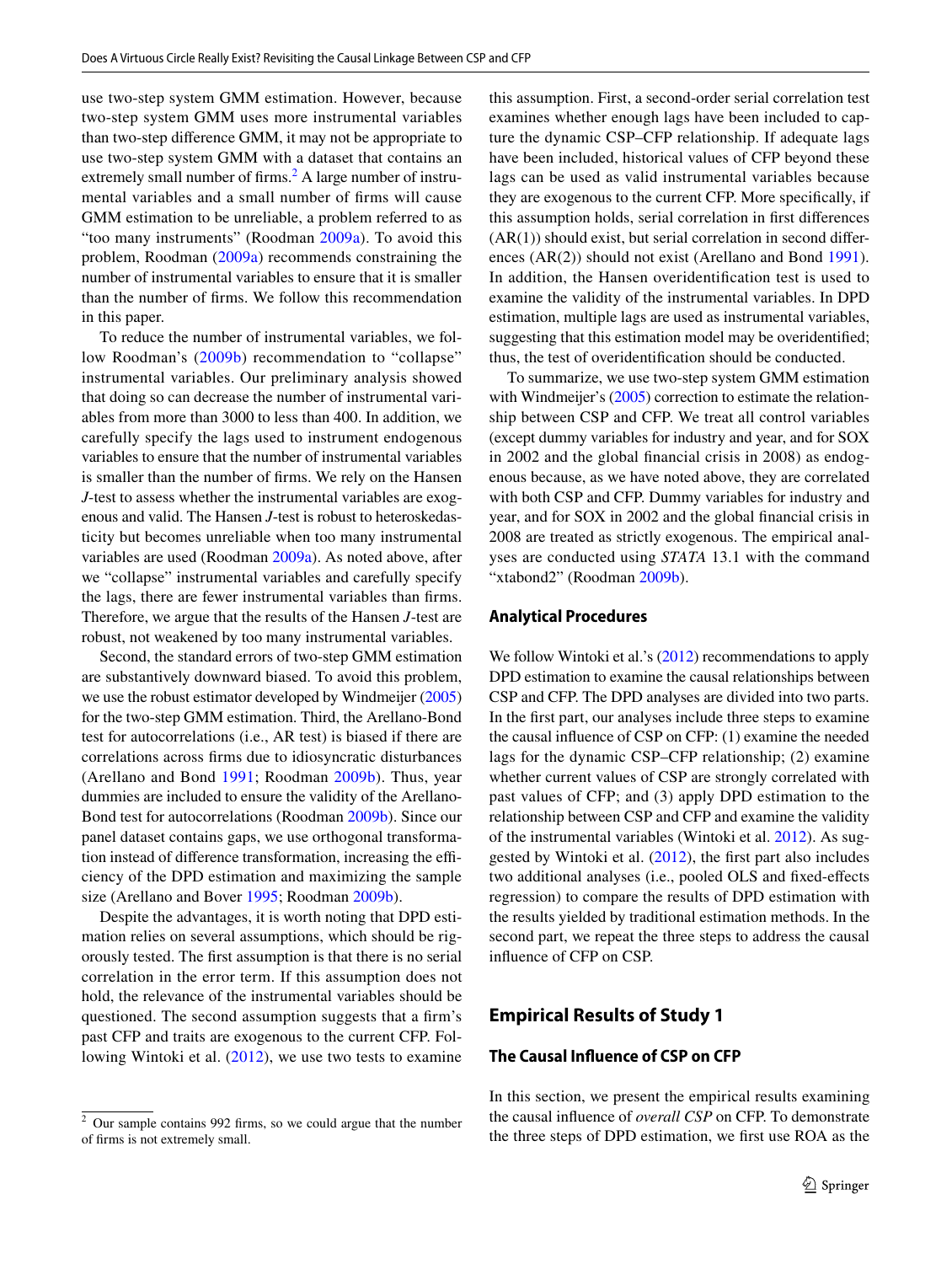<span id="page-7-0"></span>

|                                                          | Mean     | $\mathsf{S}\mathsf{D}$ | $\overline{\phantom{0}}$ | $\epsilon$<br>$\mathcal{L}$ | 4       | $\mathsf{S}$ | $\circ$             | $\overline{ }$ | $\circ$<br>$\infty$ |          | $\equiv$<br>$\overline{10}$ | 12       | 13                   | 4        | 15        | $\overline{17}$<br>$\overline{16}$ | $18\,$              | $\overline{1}$ | $20\,$ | $\overline{\mathbf{c}}$ |
|----------------------------------------------------------|----------|------------------------|--------------------------|-----------------------------|---------|--------------|---------------------|----------------|---------------------|----------|-----------------------------|----------|----------------------|----------|-----------|------------------------------------|---------------------|----------------|--------|-------------------------|
| 1. ROA                                                   | 0.05     | 0.07                   |                          |                             |         |              |                     |                |                     |          |                             |          |                      |          |           |                                    |                     |                |        |                         |
| $2.$ ROE                                                 | $0.11$   | 0.18                   | 0.72                     |                             |         |              |                     |                |                     |          |                             |          |                      |          |           |                                    |                     |                |        |                         |
| 3. Tobin's<br>$\circ$                                    | 1.75     | 0.91                   | 0.53                     | 0.31                        |         |              |                     |                |                     |          |                             |          |                      |          |           |                                    |                     |                |        |                         |
| 4. Leverage                                              | 3.36     | 2.61                   | $-0.23$                  | $0.01\,$                    | $-0.22$ |              |                     |                |                     |          |                             |          |                      |          |           |                                    |                     |                |        |                         |
| 5. Firm size                                             | 3.43     | 0.51                   | $0.07\,$                 | 0.13                        | $-0.02$ | 0.19         |                     |                |                     |          |                             |          |                      |          |           |                                    |                     |                |        |                         |
| intensity<br>6. R&D                                      | 0.02     | 0.04                   | 0.00                     | 0.26<br>$-0.03$             |         | $-0.14$      | 0.00                |                |                     |          |                             |          |                      |          |           |                                    |                     |                |        |                         |
| dummy<br>7. R&D                                          | 0.49     | 0.50                   | $-0.10$                  | $-0.05$                     | $-0.22$ | 0.23         | $-0.39$<br>$0.02\,$ |                |                     |          |                             |          |                      |          |           |                                    |                     |                |        |                         |
| 8. Firm risk                                             | 1.12     | 0.50                   | $-0.18$                  | $-0.16$                     | $-0.12$ | $0.01\,$     | 0.00<br>$-0.10$     | $-0.01$        |                     |          |                             |          |                      |          |           |                                    |                     |                |        |                         |
| 9. Institu-<br>owner-<br>tional<br>ship                  | 0.74     | 0.16                   | 0.01                     | $-0.04$                     | $-0.04$ | $-0.18$      | $-0.02$<br>$-0.09$  | $-0.12$        | 0.24                |          |                             |          |                      |          |           |                                    |                     |                |        |                         |
| compen-<br>10. Execu-<br>tive total<br>sation            | $0.01$   | $0.01\,$               | $0.06$                   | 0.21<br>$0.01\,$            |         | $-0.13$      | 0.04<br>$-0.61$     | $-0.04$        | 0.11                | 0.17     |                             |          |                      |          |           |                                    |                     |                |        |                         |
| Executive<br>long-term<br>compen-<br>sation<br>$\exists$ | 0.53     | 0.27                   | 0.20                     | 0.16<br>0.20                |         | $-0.02$      | 0.03<br>0.22        | $-0.05$        | 0.05                | 0.28     | 0.23                        |          |                      |          |           |                                    |                     |                |        |                         |
| intensity<br>12. Adver-<br>$t\sin g$                     | $0.01\,$ | $0.02\,$               | 0.12                     | 0.22<br>0.08                |         | $-0.01$      | 0.03<br>0.09        | $-0.11$        | $-0.09$             | $-0.02$  | $-0.04$                     | $0.00\,$ |                      |          |           |                                    |                     |                |        |                         |
| 13. Adver-<br>dummy<br>tising                            | 0.34     | 0.47                   | $0.08\,$                 | 0.16<br>0.05                |         | 0.04         | $0.06$<br>0.05      | $-0.15$        | $-0.03$             | $0.02\,$ | $-0.02$                     | $0.01\,$ | 0.69                 |          |           |                                    |                     |                |        |                         |
| independ-<br>14. Board<br>ence                           | 0.74     | 0.15                   | $-0.02$                  | 0.02                        | $-0.09$ | 0.05         | 0.04<br>0.14        | $-0.06$        | $-0.01$             | 0.20     | $-0.10$                     | 0.22     | $-0.05$<br>$-0.05$   |          |           |                                    |                     |                |        |                         |
| $duality$<br>15. CEO                                     | 0.72     | 0.45                   | $-0.02$                  | $0.00\,$<br>0.02            |         | 0.10         | 0.00<br>0.20        | $0.02\,$       | $-0.07$             | $-0.11$  | $-0.13$                     | $-0.07$  | $0.00\,$<br>$0.01\,$ | 0.06     |           |                                    |                     |                |        |                         |
| resources<br>16. Slack                                   | $0.07\,$ | 0.08                   | 0.16                     | 0.29<br>0.04                |         | $-0.21$      | 0.24<br>$-0.13$     | $-0.11$        | 0.11                | 0.15     | $0.16$                      | 0.05     | 0.12<br>0.09         | $0.01\,$ | $-0.10$   |                                    |                     |                |        |                         |
| $d$ ummy<br>17. SOX                                      | 0.76     | 0.43                   | $-0.03$                  | $-0.04$                     | $-0.15$ | $-0.07$      | $-0.05$<br>$-0.15$  | $0.01\,$       | 0.21                | 0.38     | $0.17$                      | 0.32     | $0.03\,$<br>$-0.03$  | 0.28     | $-\,0.17$ | 0.12                               |                     |                |        |                         |
| cial crisis<br>18. Finan-<br>dunnny                      | 0.31     | 0.46                   | $-0.04$                  | $-0.05$                     | $-0.11$ | $-0.05$      | $-0.04$<br>$-0.06$  | $-0.01$        | 0.10                | 0.22     | $0.08\,$                    | 0.29     | $0.02\,$<br>$-0.02$  | 0.27     | $-0.19$   | 0.38<br>0.12                       |                     |                |        |                         |
| 19. Overall<br>$\mathop{\mathrm{GB}}\nolimits$           | 0.48     | 4.45                   | 0.10                     | 0.16<br>0.11                |         | $0.07\,$     | 0.13 0.19           | $-0.12$        | $-0.10$             | $-0.07$  | $-0.07$                     | $0.08\,$ | 0.12<br>0.16         | $0.06\,$ | $0.02\,$  | $0.07\,$                           | $0.11$<br>$-0.09$   |                |        |                         |
| 20. Positive<br>CSP                                      | 1.23     | 4.28                   | $0.07$                   | 0.11 0.10                   |         | 0.12         | $0.46$ 0.22         | $-0.12$        | $-0.12$             | $-0.15$  | $-0.25$                     | 0.17     | 0.09<br>0.15         | 0.19     | 0.12      | $0.02\,$                           | $0.11\,$<br>$-0.03$ |                | 0.69   |                         |
|                                                          |          |                        |                          |                             |         |              |                     |                |                     |          |                             |          |                      |          |           |                                    |                     |                |        |                         |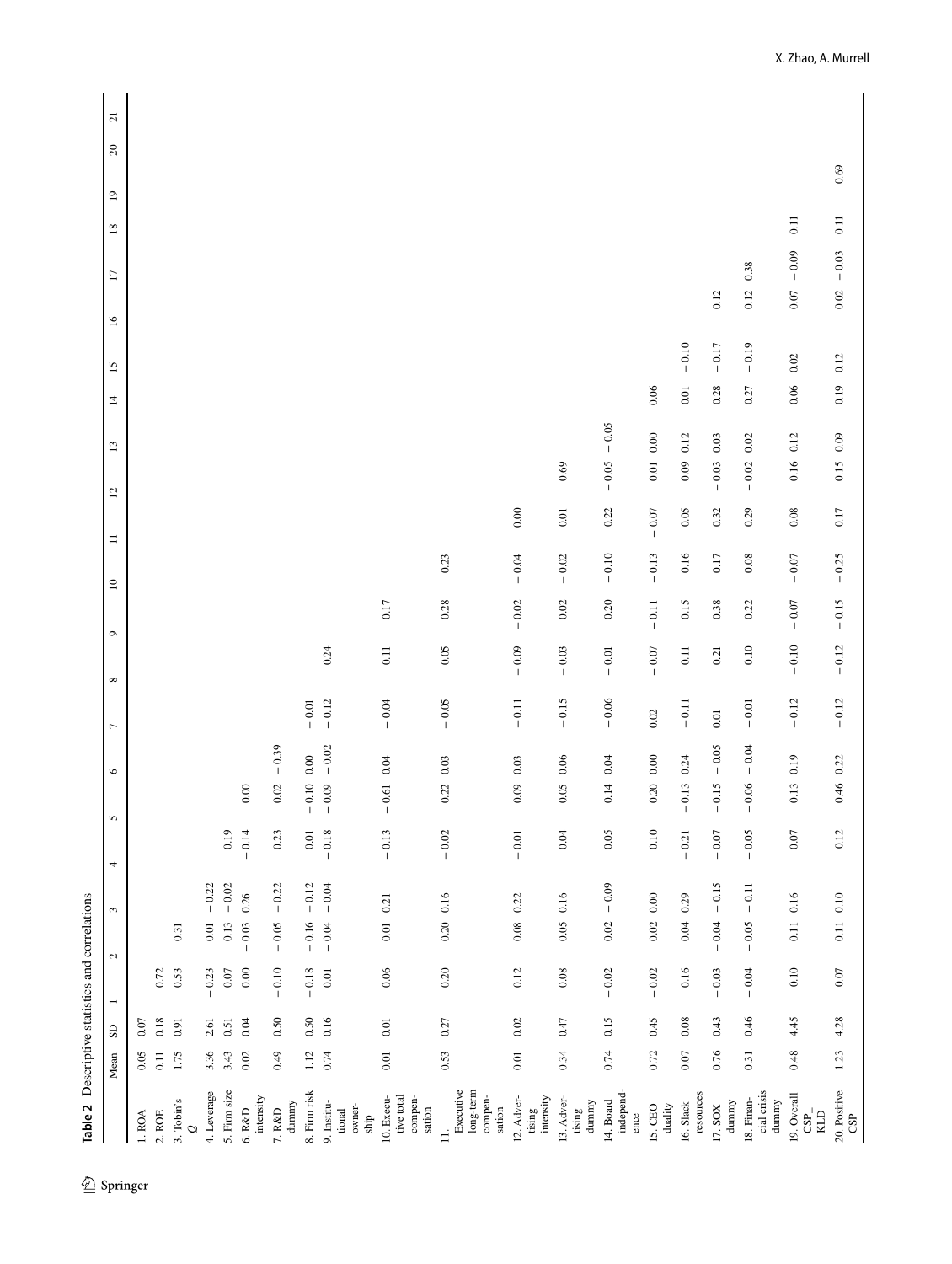Table 2 (continued) **Table 2** (continued)

*N*

*p*

 $N = 1573$ 

<0.05 if |*r*|>0.02

| $\overline{c}$  |                         | 0.07                                                                                                           |
|-----------------|-------------------------|----------------------------------------------------------------------------------------------------------------|
| $\approx$       |                         | $0.52$ $0.57$                                                                                                  |
|                 | $-0.43$ 0.35            |                                                                                                                |
| $^{19}$         | 0.01                    |                                                                                                                |
| $\frac{18}{2}$  |                         |                                                                                                                |
| $\overline{17}$ | $-0.07$ 0.08            |                                                                                                                |
|                 |                         | 0.00                                                                                                           |
|                 | 0.12                    | 0.02                                                                                                           |
| $14$ 15         | 0.16                    | 0.19                                                                                                           |
|                 |                         |                                                                                                                |
|                 |                         | 0.10 0.01                                                                                                      |
|                 | $0.11 - 0.02$           |                                                                                                                |
|                 |                         | 0.16                                                                                                           |
|                 | $-0.22$                 | $-0.22$                                                                                                        |
|                 | $-0.10$                 | $-0.22$                                                                                                        |
|                 |                         |                                                                                                                |
|                 | $-0.02$                 | $-0.15$                                                                                                        |
|                 | 0.01                    | $-0.13$                                                                                                        |
|                 |                         | 0.28                                                                                                           |
|                 | $0.41$ 0.03             | 0.32                                                                                                           |
|                 | 0.06                    | 0.02                                                                                                           |
|                 |                         |                                                                                                                |
|                 |                         | $-0.01$                                                                                                        |
|                 | $-0.04$ $-0.01$ $-0.08$ | 0.12                                                                                                           |
|                 |                         | 0.06                                                                                                           |
|                 |                         |                                                                                                                |
|                 | 3.45                    | 8.34                                                                                                           |
| Mean SD 1       | 0.75                    | 55.68                                                                                                          |
|                 | 21. Nega-<br>tive CSP   | $\begin{array}{c} 22.\,\mathrm{Overall} \\ \mathrm{CSP}_{\mathrm{n}} \\ \mathrm{SUS}^{\mathrm{a}} \end{array}$ |

measure for CFP. Descriptive statistics and correlations of variables are reported in Table [2](#page-7-0). Positive CSP has a mean of 1.23 and a standard deviation of 4.28, while negative CSP has a mean of 0.75 and a standard deviation of 3.45. Given that positive CSP (or negative CSP) is computed as the aggregated scores of standardized strength (or concern) scores, it is not surprising that the mean of positive CSP (or negative CSP) would be smaller than the standard deviation. In addition, because overall CSP is computed as the diference between positive CSP and negative CSP, it is as expected that the mean of overall CSP is smaller than both positive CSP and negative CSP. We also note that overall CSP is positively related to positive CSP  $(r=0.69)$  and negatively related to negative CSP (*r*=− 0.43), consistent with our approaches to compute those measures. We also note a positive relationship between positive CSP and negative CSP  $(r=0.35)$ . Furthermore, overall CSP is positively related to the sustainability scores  $(r=0.52)$  used in Study 2, suggesting that it is reasonable for us to use sustainability scores as an alternative measure of overall CSP.

## **Step (1): Examine the Needed Lags for the Dynamic CSP– CFP Relationship**

According to Wintoki et al. ([2012\)](#page-19-0), a critical aspect of DPD estimation is knowing how many lags are needed to estimate the dynamic relationship. That is, all older lags are assumed to be exogenous. As a result, they can be instrumental variables. Some studies propose that two lags are sufficient (e.g., Gschwandtner [2005](#page-18-37)). However, there is no strict rule to determine the necessary lags. To determine the lags that are needed, we follow Wintoki et al.'s [\(2012](#page-19-0)) recommendation and regress current CFP on six lags of past CFP, controlling for other frm characteristics and industry- and year-fxed efects. Table [3](#page-9-0) shows the regression results. The regression results suggest that four lags of past ROA are enough to capture the dynamics of the CSP–CFP relationship. In Model 1, the  $p$  values of the coefficients of the first four lags of ROA are less than 0.05, while those of the older lags are greater than 0.05. In Model 2, the frst four lags of ROA are dropped, and the  $p$  values of the coefficients of the older lags become 0.000. Such regression results indicate that the information contained by older lags is already included in the more recent lags.

## **Step (2): Examine Whether Current Values of CSP are Strongly Correlated with Past Values of CFP**

One critical premise of the dynamic CSP–CFP relationship is that current values of CSP are correlated with past CFP<br>  $\frac{1}{2}$ <br>  $\approx$   $\frac{1}{2}$ <br>  $\approx$   $\frac{1}{2}$ <br>  $\approx$   $\frac{1}{2}$ <br>  $\approx$   $\frac{1}{2}$ <br>  $\approx$   $\frac{1}{2}$ <br>  $\approx$   $\frac{1}{2}$ <br>  $\approx$   $\frac{1}{2}$ <br>  $\approx$   $\frac{1}{2}$ <br>  $\approx$   $\frac{1}{2}$ <br>  $\approx$  values. We can directly examine this premise by two sets of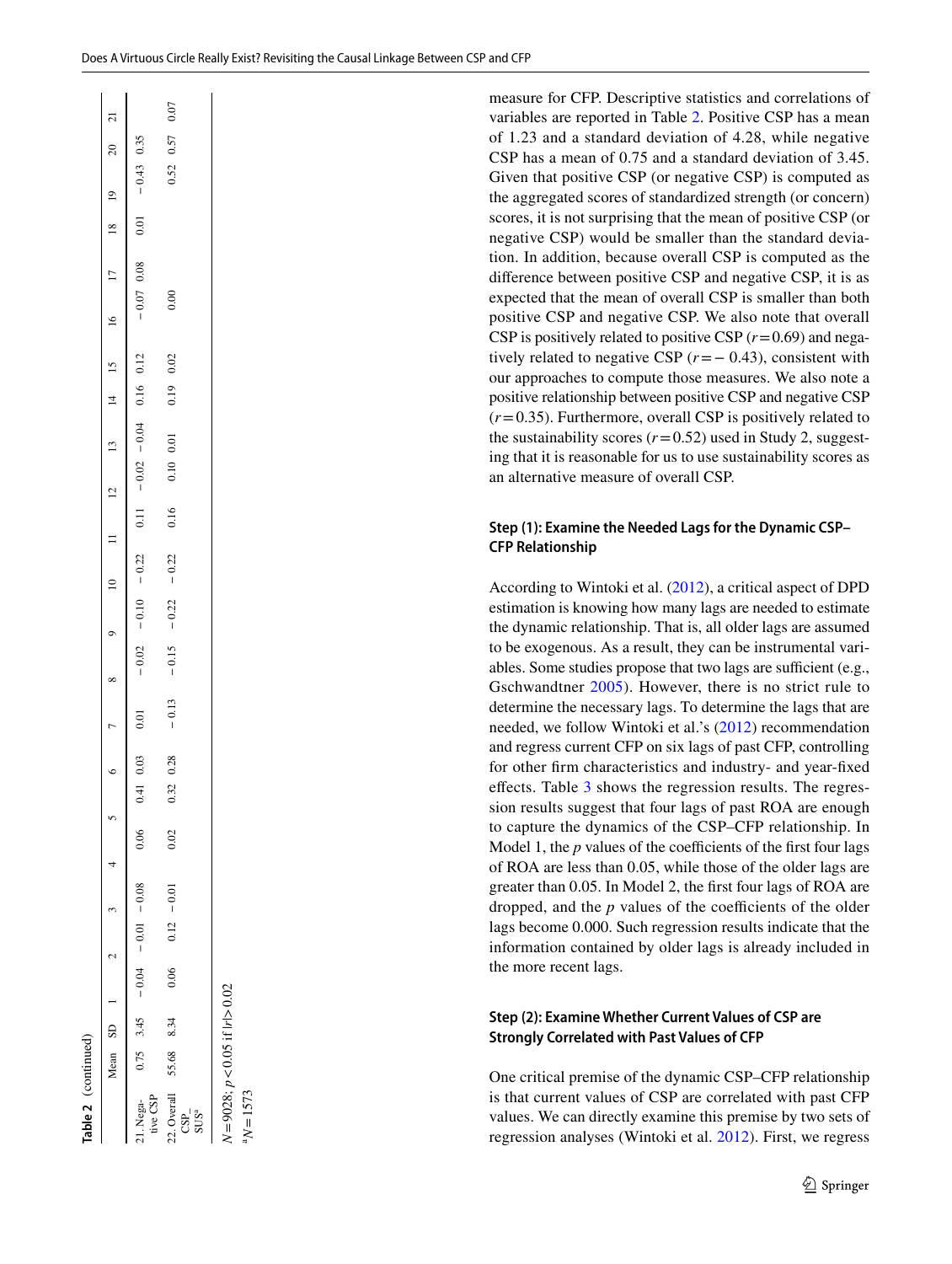<span id="page-9-0"></span>

|            | <b>Table 3</b> Regression results of |
|------------|--------------------------------------|
|            | current ROA on past values of        |
| <b>ROA</b> |                                      |

|                                  | Model $1 DV = ROA$ |           |       | Model $2$ $DV = ROA$ |           |       |
|----------------------------------|--------------------|-----------|-------|----------------------|-----------|-------|
|                                  | Coef               | <b>SE</b> | p     | Coef                 | <b>SE</b> | p     |
| DV $(t-1)$                       | 0.42               | 0.02      | 0.000 |                      |           |       |
| DV $(t-2)$                       | 0.04               | 0.02      | 0.034 |                      |           |       |
| DV $(t-3)$                       | 0.07               | 0.02      | 0.000 |                      |           |       |
| DV $(t-4)$                       | 0.03               | 0.02      | 0.039 |                      |           |       |
| DV $(t-5)$                       | 0.02               | 0.02      | 0.378 | 0.13                 | 0.02      | 0.000 |
| DV $(t - 6)$                     | 0.05               | 0.02      | 0.001 | 0.12                 | 0.02      | 0.000 |
| Constant                         | 0.02               | 0.01      | 0.054 | 0.05                 | 0.01      | 0.000 |
| Leverage                         | 0.00               | 0.00      | 0.000 | 0.00                 | 0.00      | 0.000 |
| Firm size                        | 0.01               | 0.00      | 0.000 | 0.01                 | 0.00      | 0.000 |
| R&D intensity                    | $-0.17$            | 0.03      | 0.000 | $-0.23$              | 0.03      | 0.000 |
| R&D dummy                        | 0.00               | 0.00      | 0.399 | 0.00                 | 0.00      | 0.673 |
| Firm risk                        | $-0.01$            | 0.00      | 0.000 | $-0.02$              | 0.00      | 0.000 |
| Institutional ownership          | 0.00               | 0.01      | 0.593 | 0.00                 | 0.01      | 0.773 |
| Executive total compensation     | 0.25               | 0.11      | 0.026 | 0.32                 | 0.12      | 0.009 |
| Executive long-term compensation | 0.04               | 0.00      | 0.000 | 0.06                 | 0.00      | 0.000 |
| Advertising intensity            | $-0.03$            | 0.05      | 0.577 | 0.05                 | 0.06      | 0.409 |
| Advertising dummy                | 0.00               | 0.00      | 0.549 | 0.00                 | 0.00      | 0.436 |
| Board independence               | 0.01               | 0.00      | 0.216 | 0.00                 | 0.00      | 0.643 |
| <b>CEO</b> duality               | 0.00               | 0.00      | 0.022 | 0.00                 | 0.00      | 0.059 |
| Slack resources                  | 0.08               | 0.01      | 0.000 | 0.10                 | 0.01      | 0.000 |
| Year-fixed effects               | Included           |           |       | Included             |           |       |
| Industry-fixed effects           | Included           |           |       | Included             |           |       |
| $F(p$ value)                     | 148.98 (0.000)     |           |       | 94.03 (0.000)        |           |       |
| $R^2$                            | 40.02%             |           |       | 23.97%               |           |       |

#### <span id="page-9-1"></span>**Table 4** Regression results of CSP at year *t* on ROA at year *t*−1

|                                            | Model 1 $DV = CSP$ ,<br>$IV = ROA$ |           |       | Model 2 DV = $\triangle$ CSP,<br>$IV = ROA$ |      |       |
|--------------------------------------------|------------------------------------|-----------|-------|---------------------------------------------|------|-------|
|                                            | Coef                               | <b>SE</b> | p     | Coef                                        | SE   | p     |
| $ROA(t-1)$                                 | 5.08                               | 0.82      | 0.000 | 0.87                                        | 0.44 | 0.049 |
| Leverage $(t-1)$                           | 0.07                               | 0.02      | 0.002 | 0.00                                        | 0.01 | 0.937 |
| Firm size $(t-1)$                          | 0.57                               | 0.13      | 0.000 | 0.45                                        | 0.08 | 0.000 |
| R&D intensity $(t - 1)$                    | 18.79                              | 1.79      | 0.000 | 1.95                                        | 0.84 | 0.021 |
| $R&D$ dummy $(t-1)$                        | $-0.26$                            | 0.12      | 0.028 | 0.05                                        | 0.07 | 0.462 |
| Firm risk $(t-1)$                          | $-0.42$                            | 0.10      | 0.000 | 0.04                                        | 0.06 | 0.558 |
| Institutional ownership $(t - 1)$          | $-0.96$                            | 0.33      | 0.003 | $-0.02$                                     | 0.20 | 0.935 |
| Executive total compensation $(t - 1)$     | $-26.09$                           | 7.06      | 0.000 | 11.01                                       | 4.75 | 0.020 |
| Executive long-term compensation $(t - 1)$ | 0.96                               | 0.23      | 0.000 | $-0.02$                                     | 0.13 | 0.856 |
| Advertising intensity $(t - 1)$            | 40.04                              | 4.42      | 0.000 | 1.96                                        | 2.68 | 0.466 |
| Advertising dummy $(t - 1)$                | 0.06                               | 0.14      | 0.688 | 0.02                                        | 0.09 | 0.832 |
| Board independence $(t-1)$                 | 1.47                               | 0.30      | 0.000 | 0.39                                        | 0.19 | 0.042 |
| CEO duality $(t - 1)$                      | 0.33                               | 0.10      | 0.001 | 0.06                                        | 0.07 | 0.344 |
| Slack resources $(t-1)$                    | 1.92                               | 0.58      | 0.001 | $-0.52$                                     | 0.35 | 0.139 |
| Constant                                   | $-7.88$                            | 1.04      | 0.000 | $-1.47$                                     | 0.71 | 0.038 |
| Year-fixed effects                         | Included                           |           |       | Included                                    |      |       |
| Industry-fixed effects                     | Included                           |           |       | Included                                    |      |       |
| $F(p$ value)                               | 40.59 (0.000)                      |           |       | 10.61(0.000)                                |      |       |
| $R^2$                                      | 18.55%                             |           |       | 6.74%                                       |      |       |
|                                            |                                    |           |       |                                             |      |       |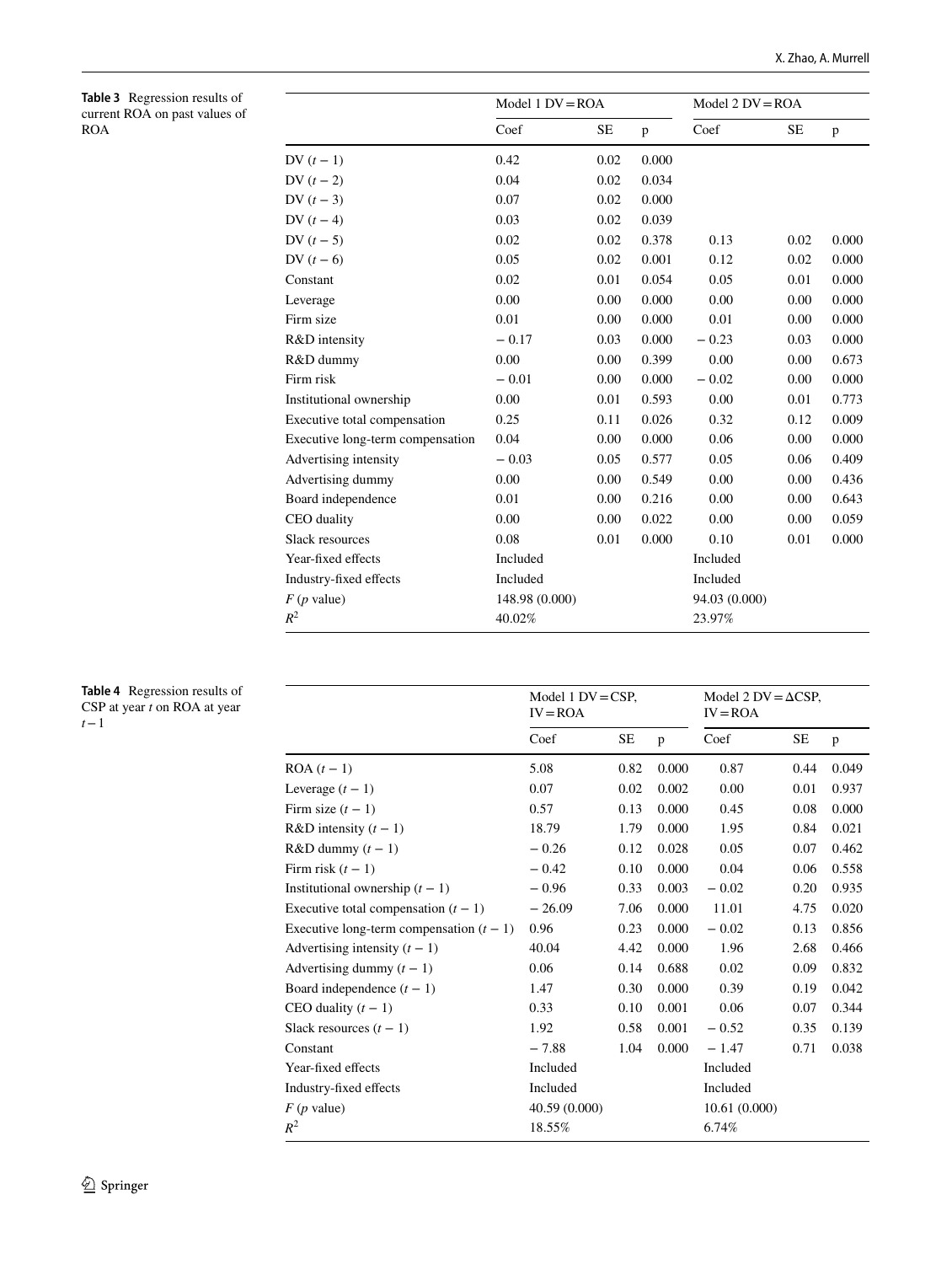<span id="page-10-0"></span>

|  | <b>Table 5</b> Regression results of ROA at year t on CSP at year $t + 1$ |  |  |  |  |  |
|--|---------------------------------------------------------------------------|--|--|--|--|--|
|--|---------------------------------------------------------------------------|--|--|--|--|--|

|                                             | Model $1 DV = ROA$ |       |       |
|---------------------------------------------|--------------------|-------|-------|
|                                             | Coef               | SE    | p     |
| Overall $CSP$ <sub>KLD</sub> $(t+1)$        | 0.001              | 0.000 | 0.003 |
| Leverage $(t+1)$                            | 0.00               | 0.00  | 0.049 |
| Firm size $(t+1)$                           | 0.02               | 0.01  | 0.117 |
| R&D intensity $(t+1)$                       | 0.15               | 0.05  | 0.005 |
| $R&D$ dummy $(t+1)$                         | 0.01               | 0.01  | 0.199 |
| Firm risk $(t+1)$                           | $-0.02$            | 0.00  | 0.000 |
| Institutional ownership $(t+1)$             | 0.01               | 0.01  | 0.714 |
| Executive total compensation $(t+1)$        | 0.00               | 0.19  | 0.993 |
| Executive long-term compensation<br>$(t+1)$ | 0.02               | 0.00  | 0.000 |
| Advertising intensity $(t+1)$               | 0.48               | 0.20  | 0.018 |
| Advertising dummy $(t+1)$                   | 0.00               | 0.00  | 0.800 |
| Board independence $(t+1)$                  | 0.01               | 0.01  | 0.468 |
| CEO duality $(t+1)$                         | 0.00               | 0.00  | 0.081 |
| Slack resources $(t+1)$                     | $-0.03$            | 0.02  | 0.083 |
| CSP(t)                                      | 0.00               | 0.00  | 0.226 |
| Leverage $(t)$                              | 0.00               | 0.00  | 0.000 |
| Firm size $(t)$                             | $-0.01$            | 0.01  | 0.237 |
| $R&D$ intensity $(t)$                       | $-0.35$            | 0.05  | 0.000 |
| $R&D$ dummy $(t)$                           | $-0.01$            | 0.01  | 0.218 |
| Firm risk $(t)$                             | $-0.01$            | 0.00  | 0.000 |
| Institutional ownership $(t)$               | $-0.03$            | 0.01  | 0.016 |
| Executive total compensation $(t)$          | 0.59               | 0.16  | 0.000 |
| Executive long-term compensation $(t)$      | 0.04               | 0.00  | 0.000 |
| Advertising intensity $(t)$                 | $-0.32$            | 0.21  | 0.126 |
| Advertising dummy $(t)$                     | 0.00               | 0.00  | 0.580 |
| Board independence $(t)$                    | 0.00               | 0.01  | 0.779 |
| CEO duality $(t)$                           | $-0.01$            | 0.00  | 0.003 |
| Slack resources $(t)$                       | 0.13               | 0.02  | 0.000 |
| Constant                                    | 0.08               | 0.01  | 0.000 |
| Year-fixed effects                          | Included           |       |       |
| Industry-fixed effects                      | Included           |       |       |
| $F(p$ value)                                | 62.10(0.000)       |       |       |
| $R^2$                                       | 24.60%             |       |       |

lagged values of ROA and other frm characteristics on the current level of CSP at year *t*. Second, another regression analysis is conducted by regressing lagged values of ROA and other frm characteristics on the change in CSP from year *t* to year *t* − 1. Industry and year efects are included in both regression analyses.

Table [4](#page-9-1) shows the regression results. Model 1 reports that current CSP at year *t* is positively associated with past ROA at year *t* − 1 (*b*=5.08, *p*=0.000). Model 2 demonstrates that the change in CSP from year  $t - 1$  to year  $t$  is positively associated with past ROA at year  $t - 1$  ( $b = 0.87$ ,  $p = 0.049$ ). Such results confrm the premise that current CSP is correlated with past CFP (e.g., Waddock and Graves [1997](#page-18-2)).

In line with Wintoki et al. ([2012\)](#page-19-0), we also adopt the approach recommended by Wooldridge [\(2010](#page-19-6): 254) to examine the premise noted above. Table [5](#page-10-0) shows the regression results. Model 1 reports that current ROA at year *t* is positively associated with future CSP at year  $t+1$  ( $b=0.001$ ,  $p=0.003$ ). According to Wooldridge [\(2010:](#page-19-6) 299), "strict exogeneity rules out certain kinds of feedback" from current ROA to future values of CSP. Therefore, these results ofer strong evidence that CSP is not strictly exogenous to ROA, confrming the premise that current values of CSP are correlated with past values of CFP.

## **Step (3): Apply DPD Estimation to the Relationship Between CSP and CFP and Examine the Validity of the Instrumental Variables**

Table [6](#page-11-0) reports the empirical results when CFP is measured as ROA. Both pooled OLS regression  $(b = 0.001,$  $p = 0.000$ ) and fixed-effects regression ( $b = 0.001$ ,  $p = 0.014$ ) show a positive association between overall CSP and ROA. However, DPD estimation indicates a substantially different relationship  $(b=0.000, p=0.779)$ . This fnding shows that overall CSP may not have a causal impact on ROA when endogeneity is accounted for by DPD estimation.

We also conduct specifcation tests of the DPD estimation. The AR(2) test shows a z-statistic of 1.09 and a *p* value of 0.278, indicating that a signifcant second-order serial correlation may not exist. The Hansen *J*-test yields a J-statistic of 76.77 and a *p* value of 0.084, indicating that the instrumental variables are valid and exogenous. In addition, we test the assumption of system GMM estimation that correlations between endogenous variables and unobservables do not vary over time (Roodman [2009b](#page-18-11)). To examine this assumption, we use a diference-in-Hansen test (Eichenbaum et al. [1988](#page-17-26)). This test yields a J-statistic of 15.52 and a *p* value of 0.562, suggesting that this assumption holds. As noted above, DPD estimation may have a problem of "too many" instrumental variables (Roodman [2009a](#page-18-10)). Specifcally, Hansen *J*-tests become unreliable when there are "too many" instrumental variables. Here, we specifcally use two lags (i.e., the ffth and sixth lags), such that the number of instruments (116) is much smaller than the number of frms (992). Therefore, the results of the Hansen *J*-tests are robust, not weakened by the problem of "too many" instrumental variables.

#### **Alternative Measures of CSP**

We employ a set of alternative measures of CSP. We frst divide CSP into positive CSP and negative CSP and then reconduct the analyses as shown above. According to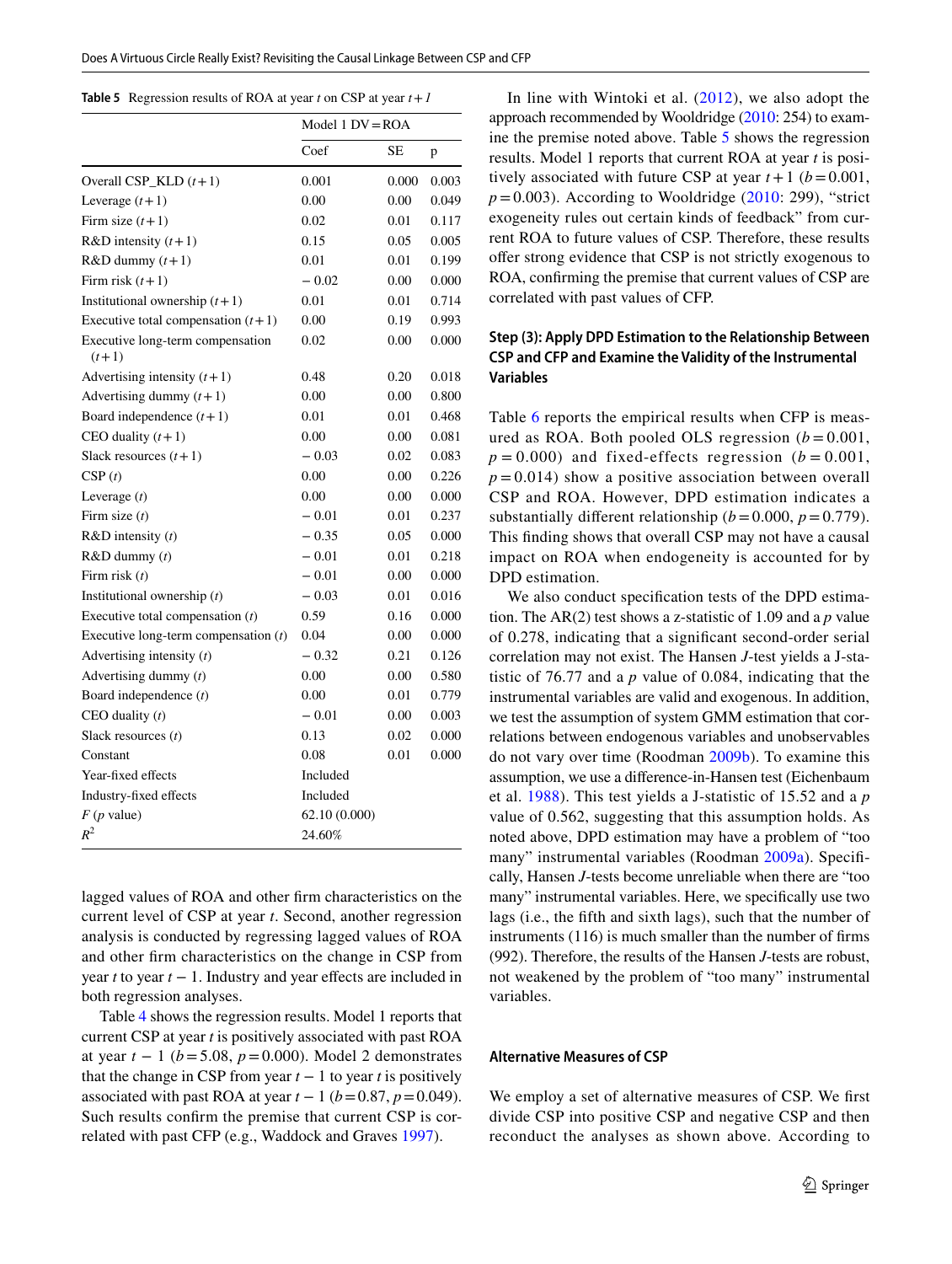<span id="page-11-0"></span>**Table 6** Empirical results of the causal infuence of CSP on CFP

| Independent variable     | $DV = ROA$ |           |                  | $DV = ROE$ |           |                  | $DV = \text{Tobin's } O$ |           |                  |
|--------------------------|------------|-----------|------------------|------------|-----------|------------------|--------------------------|-----------|------------------|
|                          | b          | Robust SE | $\boldsymbol{p}$ | b          | Robust SE | $\boldsymbol{p}$ | b                        | Robust SE | $\boldsymbol{p}$ |
| Pooled OLS regression    |            |           |                  |            |           |                  |                          |           |                  |
| Overall CSP KLD          | 0.001      | 0.000     | 0.000            | 0.002      | 0.000     | 0.000            | 0.015                    | 0.002     | 0.000            |
| Positive CSP             | 0.001      | 0.000     | 0.000            | 0.002      | 0.001     | 0.000            | 0.014                    | 0.002     | 0.000            |
| Negative CSP             | $-0.001$   | 0.000     | 0.000            | $-0.003$   | 0.001     | 0.000            | $-0.016$                 | 0.002     | 0.000            |
| Fixed-effects regression |            |           |                  |            |           |                  |                          |           |                  |
| Overall CSP KLD          | 0.001      | 0.000     | 0.014            | 0.002      | 0.001     | 0.011            | $-0.002$                 | 0.003     | 0.598            |
| Positive CSP             | 0.000      | 0.000     | 0.295            | 0.000      | 0.001     | 0.839            | $-0.009$                 | 0.004     | 0.022            |
| Negative CSP             | $-0.001$   | 0.000     | 0.014            | $-0.004$   | 0.001     | 0.002            | $-0.010$                 | 0.005     | 0.032            |
| DPD estimation           |            |           |                  |            |           |                  |                          |           |                  |
| Overall CSP KLD          | 0.000      | 0.000     | 0.779            | 0.002      | 0.002     | 0.301            | $-0.002$                 | 0.004     | 0.521            |
| Positive CSP             | 0.000      | 0.001     | 0.377            | 0.003      | 0.002     | 0.163            | 0.000                    | 0.005     | 0.970            |
| Negative CSP             | 0.000      | 0.001     | 0.794            | 0.001      | 0.002     | 0.655            | 0.005                    | 0.005     | 0.351            |

*Overall CSP\_KLD* = Overall CSP measured by KLD ratings

Control variables: *R&D intensity*, *R&D dummy*, *advertising intensity*, *advertising dummy*, *frm leverage*, *slack resources*, *frm size*, *frm risk*, *board independence*, *institutional ownership*, *executive total compensation*, *executive long-term compensation*, *CEO duality*, *SOX dummy*, *fnancial crisis dummy*, *industry dummies*, *and year dummies*

Table [6,](#page-11-0) the pooled OLS regression shows that positive CSP is positively related to ROA ( $b = 0.001$ ,  $p = 0.000$ ), while negative CSP is negatively related to ROA  $(b=-0.001,$  $p = 0.000$ ). In addition, the fixed-effects regression shows that positive CSP is not significantly related to ROA  $(b=0.00, p=0.295)$ , while negative CSP is negatively related to ROA ( $b = 0.001$ ,  $p = 0.014$ ). However, the DPD estimation shows that positive CSP  $(b=0.000, p=0.377)$ and negative CSP  $(b=0.000, p=0.794)$  do not have a causal infuence on ROA. Together, the results suggest that positive CSP and negative CSP would not have a causal infuence on ROA.

### **Alternative Measures of CFP**

Table [6](#page-11-0) also reports the empirical analyses with alternative measures of CFP, such as ROE and Tobin's *Q*. The pooled OLS regression shows that ROE is positively related to overall CSP measured by KLD ratings  $(b=0.002, p=0.000)$  and to positive CSP  $(b=0.002, p=0.000)$  and negatively related to negative CSP  $(b=-0.003, p=0.000)$ . The fixed-effects regression indicates that ROE is positively related to overall CSP measured by KLD ratings  $(b=0.002, p=0.011)$  and negatively related to negative CSP  $(b=-0.004, p=0.002)$ . In addition, ROE is not signifcantly related to positive CSP  $(b=0.000, p=0.839).$ 

With respect to Tobin's *Q*, the pooled OLS regression indicates that Tobin's *Q* is positively related to overall CSP measured by KLD ratings  $(b=0.015, p=0.000)$  and positive CSP  $(b=0.014, p=0.000)$  and negatively related to negative CSP  $(b=-0.016, p=0.000)$ . The fixed-effects regression shows that Tobin's *Q* is negatively related to positive CSP (*b*=− 0.009, *p*=0.022) and negative CSP (*b* =− 0.010,  $p=0.032$ ). In addition, the fixed-effects regression indicates a nonsignifcant correlation between Tobin's *Q* and overall CSP measured by KLD ratings  $(b=-0.002, p=0.598)$ .

### **A Short Summary of the Causal Infuence of CSP on CFP**

In summary, both the pooled OLS and fxed-efects regression suggest that some measures of CSP can be signifcantly correlated with some measures of CFP, although the correlations vary depending on which exact measures of CSP and CFP are employed. However, DPD estimation indicates that all three measures of CSP are nonsignifcantly associated with the other two measures of CFP, including ROE and Tobin's *Q*. For example, DPD estimation indicates that ROE is unlikely to be impacted by overall CSP measured by KLD ratings  $(b = 0.002,$  $p = 0.301$ , positive CSP ( $b = 0.003$ ,  $p = 0.163$ ), or negative CSP  $(b=0.001, p=0.655)$ . Similarly, DPD estimation demonstrates that Tobin's *Q* is unlikely to be infuenced by overall CSP measured by KLD ratings  $(b = -0.002,$ *p*=0.521), positive CSP (*b*=0.000, *p*=0.970), or negative CSP  $(b=0.005, p=0.351)$ . Therefore, we can conclude that CSP might be unlikely to have a causal infuence on CFP regardless of the measures of CSP and CFP when endogeneity is addressed by DPD estimation.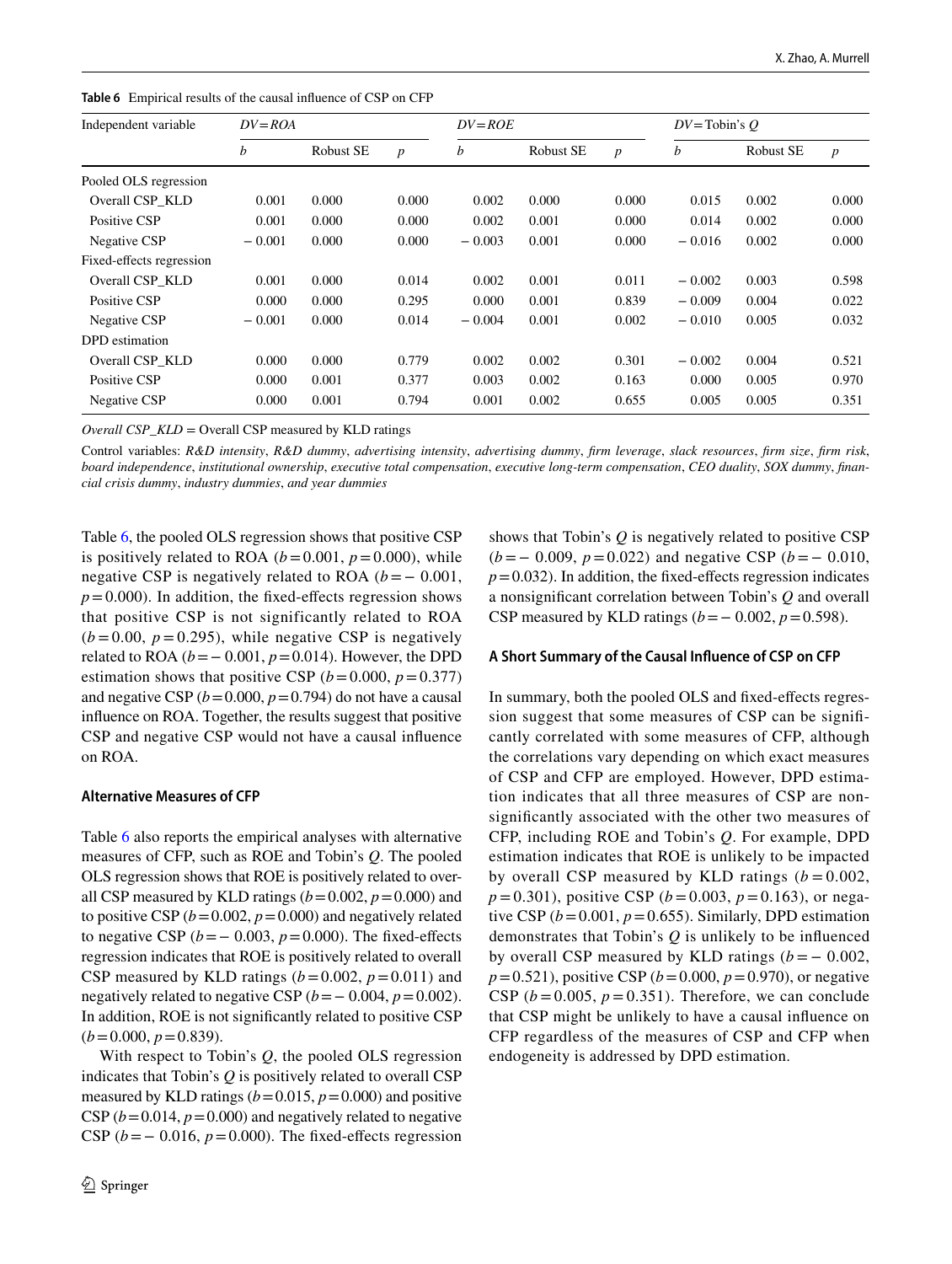<span id="page-12-0"></span>

|  | <b>Table 7</b> Empirical results of the causal influence of CFP on CSP |  |  |  |  |  |  |
|--|------------------------------------------------------------------------|--|--|--|--|--|--|
|--|------------------------------------------------------------------------|--|--|--|--|--|--|

| Dependent variable       | $IV = ROA$ |                  |                  | $IV = ROE$ |           |                  | $IV = Tobin's O$ |           |                  |
|--------------------------|------------|------------------|------------------|------------|-----------|------------------|------------------|-----------|------------------|
|                          | b          | <b>Robust SE</b> | $\boldsymbol{p}$ | b          | Robust SE | $\boldsymbol{p}$ | b                | Robust SE | $\boldsymbol{p}$ |
| Pooled OLS regression    |            |                  |                  |            |           |                  |                  |           |                  |
| Overall CSP_KLD          | 4.229      | 0.753            | 0.000            | 1.398      | 0.287     | 0.000            | 0.469            | 0.060     | 0.000            |
| Positive CSP             | 2.296      | 0.609            | 0.000            | 0.696      | 0.226     | 0.002            | 0.303            | 0.052     | 0.000            |
| Negative CSP             | $-2.664$   | 0.525            | 0.000            | $-0.949$   | 0.217     | 0.000            | $-0.244$         | 0.037     | 0.000            |
| Fixed-effects regression |            |                  |                  |            |           |                  |                  |           |                  |
| Overall CSP KLD          | 1.783      | 0.742            | 0.016            | 0.610      | 0.242     | 0.012            | $-0.070$         | 0.132     | 0.297            |
| Positive CSP             | 0.563      | 0.541            | 0.299            | 0.036      | 0.180     | 0.840            | $-0.247$         | 0.107     | 0.021            |
| Negative CSP             | $-1.298$   | 0.532            | 0.015            | $-0.603$   | 0.191     | 0.002            | $-0.177$         | 0.084     | 0.035            |
| DPD estimation           |            |                  |                  |            |           |                  |                  |           |                  |
| Overall CSP KLD          | 3.110      | 3.542            | 0.380            | 2.922      | 1.482     | 0.049            | 0.179            | 0.240     | 0.456            |
| Positive CSP             | 7.184      | 3.023            | 0.017            | 3.028      | 1.191     | 0.001            | 0.273            | 0.211     | 0.196            |
| Negative CSP             | 0.537      | 2.303            | 0.816            | $-0.298$   | 0.863     | 0.730            | 0.129            | 0.120     | 0.282            |

*Overall CSP\_KLD* = Overall CSP measured by KLD ratings

Control variables: *R&D intensity*, *R&D dummy*, *advertising intensity*, *advertising dummy*, *frm leverage*, *slack resources*, *frm size*, *frm risk*, *board independence*, *institutional ownership*, *executive total compensation*, *executive long-term compensation*, *CEO duality*, *SOX dummy*, *fnancial crisis dummy*, *industry dummies*, *and year dummies*

## **The Causal Infuence of CFP on CSP**

In this section, we present the empirical results regarding the causal infuence of CSP on CFP. Similar to analyses of the causal infuence of CSP on CFP, here, we also employ three measures of CSP and three measures of CFP. The analytical procedures are similar to the analyses of the causal infuence of CSP on CFP, which include the three steps discussed above (Wintoki et al. [2012\)](#page-19-0). In this section, we do not again report the results of the frst and second steps. Instead, we focus on the results of the third step, in which we apply pooled OLS, fxed-efects, and DPD estimation to empirically examine the causal relationship between CFP and CSP. Table [7](#page-12-0) summarizes the results.

#### **ROA as the Measure of CFP**

According to Table [7](#page-12-0), when CFP is measured as ROA, pooled OLS regression shows that ROA is positively related to overall CSP measured by KLD ratings (*b*=4.229, *p*=0.000) and positive CSP (*b*=2.296, *p*=0.000) and negatively associated with negative CSP ( $b = -2.664$ ,  $p = 0.000$ ). The fixed-effects regression indicates that ROA is positively related to overall CSP measured by KLD ratings (*b*=1.783,  $p = 0.016$ ) and negatively associated with negative CSP (*b*=− 1.298, *p*=0.015) but non-signifcantly related to positive CSP  $(b=0.563, p=0.299)$ . The pooled OLS and fixedefects regression together suggest that ROA is signifcantly associated with certain aspects of CSP, regardless of the direction of the associations.

However, when DPD estimation is used to address endogeneity, Table [7](#page-12-0) reports that ROA is only signifcantly and positively related to positive CSP  $(b=7.184, p=0.017)$ . ROA is not signifcantly related to overall CSP measured by KLD ratings  $(b=3.110, p=0.380)$  or negative CSP  $(b=0.537, p=0.816).$ 

#### **ROE as the Measure of CFP**

As shown in Table [7](#page-12-0), when CFP is measured as ROE, pooled OLS regression shows that ROE is positively related to overall CSP measured by KLD ratings  $(b=1.398, p=0.000)$  and positive CSP  $(b=0.696, p=0.002)$  and negatively associated with negative CSP ( $b = 0.949$ ,  $p = 0.000$ ). The fixedefects regression indicates that ROE is positively related to overall CSP measured by KLD ratings  $(b=0.610, p=0.012)$ and negatively associated with negative CSP  $(b=-0.603,$  $p = 0.002$ ) but non-significantly related to positive CSP  $(b=0.036, p=0.840)$ . The pooled OLS and fixed-effects regression together suggest that ROE is signifcantly associated with certain aspects of CSP, regardless of the direction of the associations.

When DPD estimation is used to address endogeneity, Table [7](#page-12-0) reports that ROE is signifcantly and positively related to overall CSP measured by KLD ratings (*b*=2.922, *p* = 0.049) and positive CSP (*b* = 3.028, *p* = 0.001). In contrast, ROE is not signifcantly related to negative CSP (*b*=− 0.298, *p*=0.730).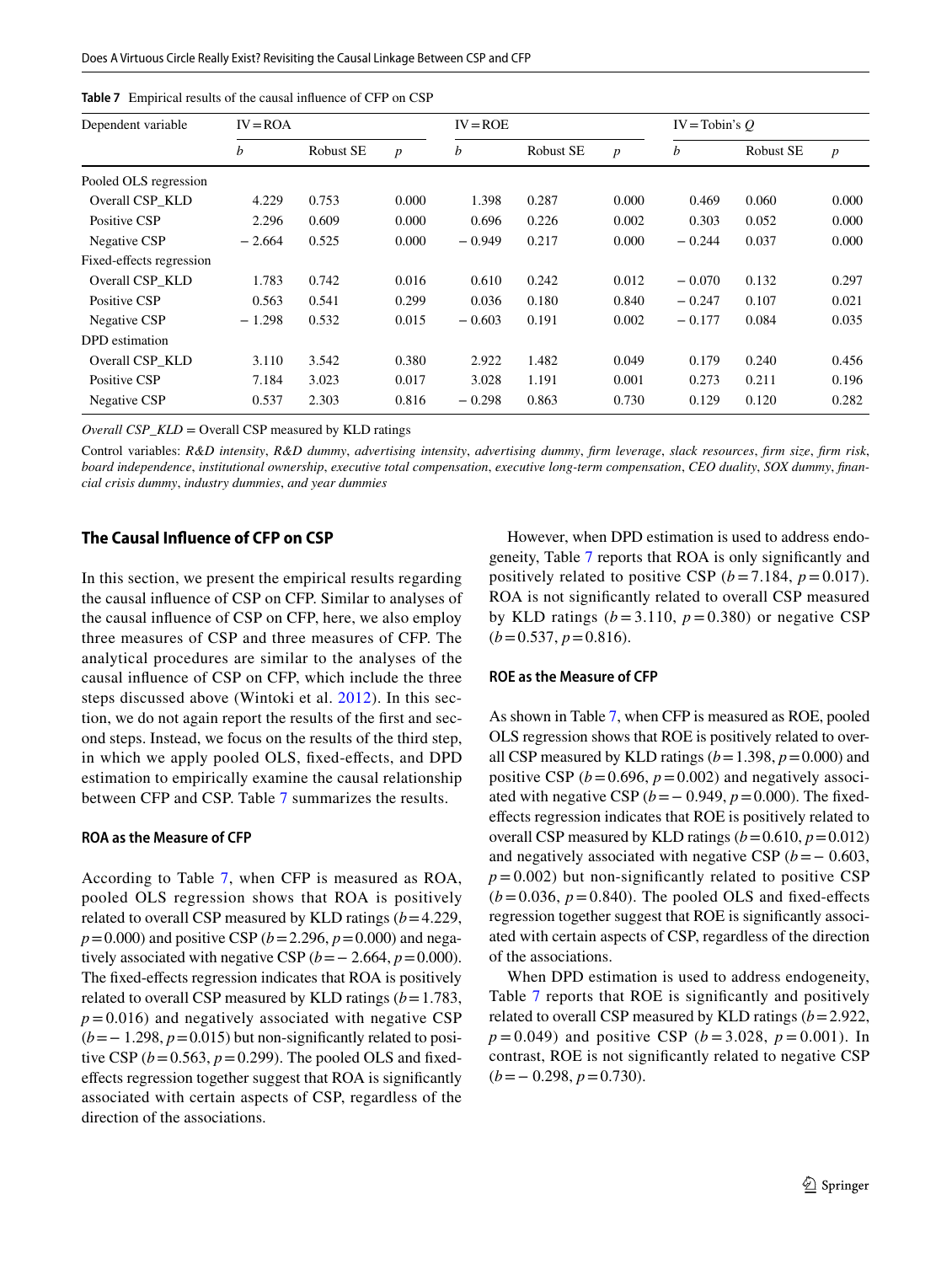<span id="page-13-0"></span>

| <b>Table 8</b> DPD estimation using sustainability scores to measure CSP |  |
|--------------------------------------------------------------------------|--|
|--------------------------------------------------------------------------|--|

| Panel 1: Empirical results of the causal influence of CSP on CFP |            |           |                  |            |           |                  |                  |           |                  |  |  |
|------------------------------------------------------------------|------------|-----------|------------------|------------|-----------|------------------|------------------|-----------|------------------|--|--|
|                                                                  | $DV = ROA$ |           |                  | $DV = ROE$ |           |                  | $DV = Tobin's Q$ |           |                  |  |  |
| Independent variable                                             | b          | Robust SE | $\boldsymbol{p}$ | b          | Robust SE | $\boldsymbol{p}$ | b                | Robust SE | $\boldsymbol{p}$ |  |  |
| Pooled OLS regression                                            |            |           |                  |            |           |                  |                  |           |                  |  |  |
| Overall CSP SUS                                                  | 0.000      | 0.000     | 0.054            | 0.000      | 0.001     | 0.437            | $-0.006$         | 0.002     | 0.001            |  |  |
| Fixed-effects regression                                         |            |           |                  |            |           |                  |                  |           |                  |  |  |
| Overall CSP_SUS                                                  | 0.000      | 0.000     | 0.221            | $-0.001$   | 0.001     | 0.468            | 0.004            | 0.003     | 0.095            |  |  |
| DPD estimation                                                   |            |           |                  |            |           |                  |                  |           |                  |  |  |
| Overall CSP SUS                                                  | $-0.001$   | 0.001     | 0.266            | $-0.004$   | 0.003     | 0.240            | $-0.002$         | 0.007     | 0.812            |  |  |
| Panel 2: Empirical results of the causal influence of CFP on CSP |            |           |                  |            |           |                  |                  |           |                  |  |  |
|                                                                  | $IV = ROA$ |           |                  | $IV = ROE$ |           |                  | $IV = Tobin's Q$ |           |                  |  |  |
| Dependent variable                                               | b          | Robust SE | $\boldsymbol{p}$ | b          | Robust SE | $\boldsymbol{p}$ | b                | Robust SE | $\boldsymbol{p}$ |  |  |
| Pooled OLS regression                                            |            |           |                  |            |           |                  |                  |           |                  |  |  |
| Overall CSP_SUS                                                  | $-6.580$   | 3.382     | 0.052            | 0.825      | 1.057     | 0.435            | $-0.680$         | 0.211     | 0.001            |  |  |
| Fixed-effects regression                                         |            |           |                  |            |           |                  |                  |           |                  |  |  |
| Overall CSP SUS                                                  | $-3.000$   | 2.328     | 0.198            | $-0.512$   | 0.692     | 0.459            | 0.598            | 0.365     | 0.102            |  |  |
| DPD estimation                                                   |            |           |                  |            |           |                  |                  |           |                  |  |  |
| Overall CSP_SUS                                                  | 0.718      | 5.774     | 0.901            | $-0.691$   | 1.768     | 0.696            | 0.188            | 0.795     | 0.814            |  |  |

*Overall CSP\_SUS* = Overall CSP measured by sustainability scores provided by Sustainalytics

Control variables: *R&D intensity*, *R&D dummy*, *advertising intensity*, *advertising dummy*, *frm leverage*, *slack resources*, *frm size*, *frm risk*, *board independence*, *institutional ownership*, *executive total compensation*, *executive long-term compensation*, *CEO duality*, *SOX dumm*y, *fnancial crisis dummy*, *industry dummies*, *and year dummies*

#### **Tobin's** *Q* **as the Measure of CFP**

As demonstrated by Table [7](#page-12-0), when CFP is measured as Tobin's *Q*, pooled OLS regression shows that Tobin's *Q* is positively related to overall CSP measured by KLD ratings ( $b = 0.469$ ,  $p = 0.000$ ) and positive CSP ( $b = 0.303$ ,  $p = 0.000$ ) and negatively associated with negative CSP (*b* = − 0.244, *p* = 0.000). The fixed-effects regression indicates that Tobin's *Q* is negatively associated with positive CSP (*b*=− 0.247, *p*=0.021) and negative CSP (*b*=− 0.177,  $p=0.035$ ) but non-significantly related to overall CSP measured by KLD ratings (*b*=− 0.070, *p*=0.297). Together, the pooled OLS and fxed-efects regression suggest that Tobin's *Q* is signifcantly associated with certain aspects of CSP, regardless of the direction of the associations.

However, when DPD estimation is used to address endogeneity, Table [7](#page-12-0) reports that Tobin's *Q* is non-signifcantly related to overall CSP measured by KLD ratings  $(b=0.197,$  $p = 0.456$ , positive CSP ( $b = 0.273$ ,  $p = 0.196$ ), and negative CSP  $(b=0.129, p=0.282)$ .

#### **A Short Summary of the Causal Infuence of CFP on CSP**

To summarize, the pooled OLS and fxed-efects regression suggest that some measures of CFP are signifcantly associated with some measures of CSP, regardless of the directions of the associations. Moreover, the DPD analyses report that accounting performance (e.g., ROA, ROE) is positively and signifcantly associated with positive CSP. Therefore, these empirical fndings are consistent with the argument proposed by slack resources theory that accounting performance is likely to have a causal infuence on positive CSP when endogeneity is addressed by DPD estimation (Waddock and Graves [1997\)](#page-18-2).

## **Study 2: DPD Estimation Using Sustainalytics Data**

Study 1 uses KLD ratings to examine the causal linkages between CSP and CFP. One limitation of Study 1 is that the KLD ratings cover the years 1997–2012, and more recent KLD rating data are lacking. It is possible that the causal linkages may change in more recent years. To address this limitation, Study 2 relies on the sustainability scores of 2009–2018 as the measure of overall CSP (Surroca et al. [2010](#page-18-1)). The sample consists of 1573 frm-year observations. Sustainability scores are collected from the Sustainalytics database ([www.sustainalytics.com](http://www.sustainalytics.com)). Sustainalytics' sustainability scores assess how well publicly listed companies proactively manage the environmental, social and governance issues that are most closely linked to their business.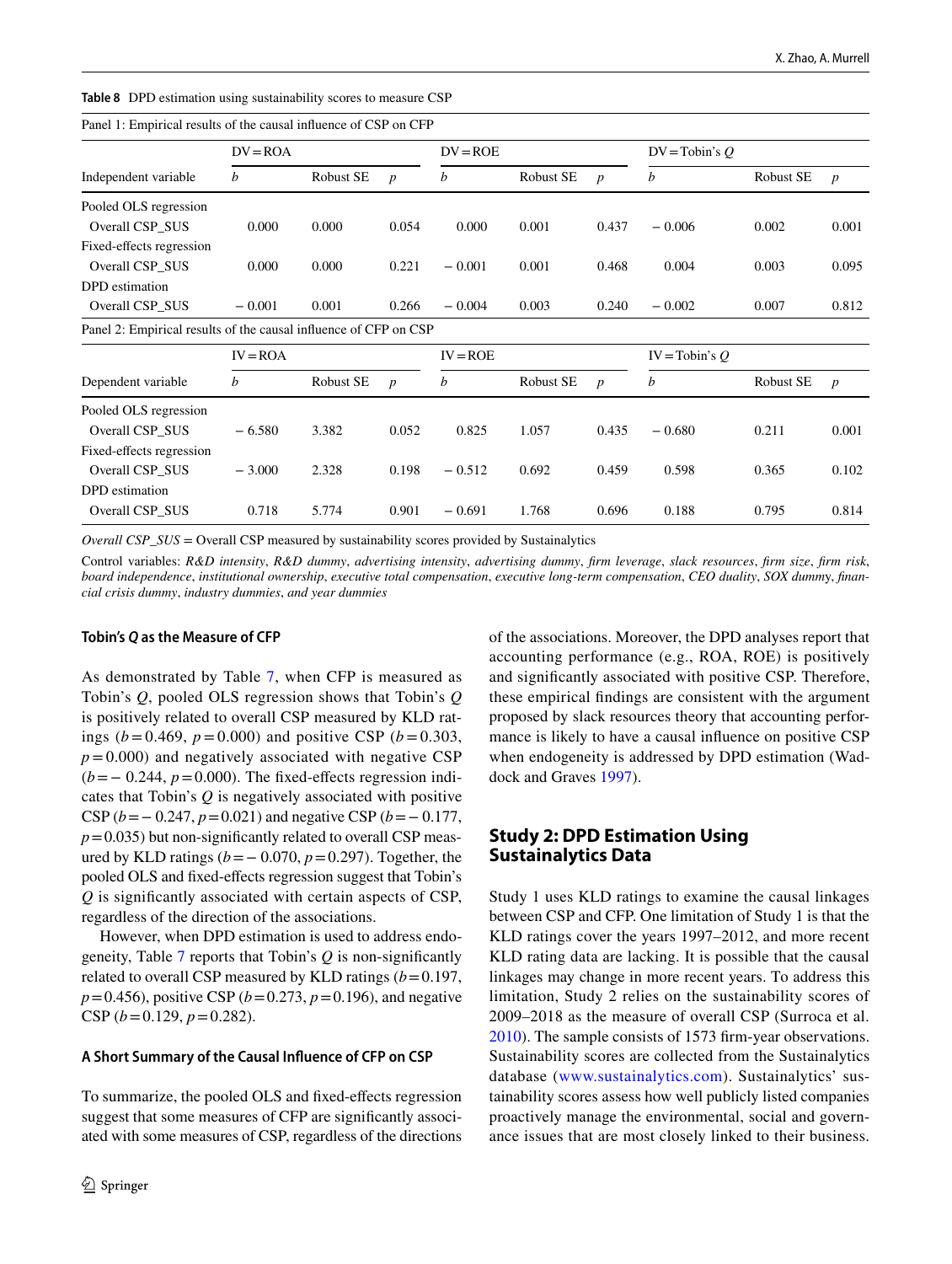To determine the score of a single frm, the environmental, social, and governance performance of the frm is compared with that of peer frms. Notably, sustainability scores do not diferentiate positive CSP from negative CSP; thus, Study 2 can only operationalize overall CSP by sustainability scores, which range from 1–100. To be consistent with Study 1, Study 2 also used DPD estimation and the same control variables. The results are reported in Table [8](#page-13-0).

## **The Causal Infuence of CSP Measured by Sustainability Scores on CFP**

Panel 1, Table [8](#page-13-0) reports the results regarding the causal influence of CSP measured by sustainability scores on CFP. While the pooled OLS regression shows a positive and marginally significant association  $(b = 0.000,$  $p = 0.054$ ), both the fixed-effects regression ( $b = 0.000$ ), *p* = 0.221) and DPD estimation (*b* =  $-$  0.001, *p* = 0.266) indicate that overall CSP measured by sustainability scores is non-significantly related to ROA. In addition, pooled OLS regression  $(b = 0.000, p = 0.437)$ , fixedeffects regression ( $b = 0.001$ ,  $p = 0.468$ ), and DPD estimation ( $b = -0.004$ ,  $p = 0.240$ ) show that overall CSP measured by sustainability scores is non-significantly related to ROE. Last, the pooled OLS regression reports a negative and significant association  $(b = -0.006,$  $p = 0.001$ ), and the fixed-effects regression indicates a positive and marginally significant association  $(b=0.004,$  $p = 0.095$ , but the DPD estimation ( $b = -0.002$ ,  $p=0.812$ ) indicates that the overall CSP measured by sustainability scores is non-significantly related to Tobin's *Q*.

In summary, the DPD estimation suggests that CSP may not causally infuence CFP when CSP is measured by sustainability scores. This fnding is consistent with Study 1, in which CSP is measured by KLD ratings.

## **The Causal Infuence of CFP on CSP Measured by Sustainability Scores**

Panel 2, Table [8](#page-13-0) reports the results regarding the causal influence of CFP on CSP measured by sustainability scores. While pooled OLS regression shows a negative and marginally significant association  $(b = -6.580,$  $p=0.052$ ), both the fixed-effects regression ( $b=-3.000$ , *p*=0.198) and DPD estimation (*b*=0.718, *p*=0.901) indicate that ROA is not signifcantly related to overall CSP measured by sustainability scores. In addition, pooled OLS regression ( $b = 0.825$ ,  $p = 0.435$ ), fixed-effects regression (*b*=− 0.512, *p*=0.459), and DPD estimation (*b*=− 0.691,  $p = 0.696$ ) show that ROE is non-significantly related to overall CSP measured by sustainability scores. Last, the pooled OLS regression indicates a negative and signifcant association between Tobin's *Q* and overall CSP measured by sustainability scores ( $b = -0.680$ ,  $p = 0.001$ ), but the fixed-effects regression ( $b = 0.598$ ,  $p = 0.102$ ) and DPD estimation ( $b = 0.188$ ,  $p = 0.814$ ) indicate that Tobin's *Q* is non-signifcantly related to overall CSP measured by sustainability scores.

In summary, the DPD estimation suggests that CFP may not causally influence overall CSP when overall CSP is measured by sustainability scores. This fnding is inconsistent with the results of Study 1, in which accounting performance (i.e., ROA, ROE) may have a positive infuence on positive CSP measured by KLD ratings of strengths. However, please note that Study 2 cannot test the infuence of CFP on positive CSP due to the limitation of sustainability scores. Accordingly, we might posit that the measurement of CSP and/or CFP matters in the examination of the causal linkages between them.

## **Discussion**

Among the studies on the virtuous circle between CSP and CFP (Busch and Friede [2018](#page-17-1); Waddock and Graves [1997](#page-18-2)), to the best of our knowledge, our study is the frst to adopt DPD estimation to examine bidirectional causality when endogeneity is accounted for. The DPD estimation yields two important fndings regarding this virtuous circle. On the one hand, our DPD analyses yield empirical evidence implying that CSP may not have a causal infuence on CFP, a fnding substantially diferent from what has been reported by prior studies (Margolis and Walsh [2003\)](#page-18-0). On the other hand, our study also implies that accounting performance (e.g., ROA, ROE) is likely to have a causal infuence on positive CSP. Although it is beyond the scope of this study to comprehensively explore the explanations for our fndings, our study still has several important implications for research.

#### **Implications for Research on CSP**

As noted, although numerous empirical studies have examined the CSP–CFP relationship and although a virtuous circle between CSP–CFP has been proposed (Busch and Friede [2018](#page-17-1); Waddock and Graves [1997\)](#page-18-2), most of the previous studies sufer from serious endogeneity issues (Crane et al. [2017](#page-17-3); Huang and Watson [2015\)](#page-18-7). Therefore, our application of DPD estimation to empirically examine this virtuous circle has an important implication for this line of inquiry. That is, using a well-developed method to account for endogeneity, our study implies that this virtuous circle may not exist. On the one hand, our study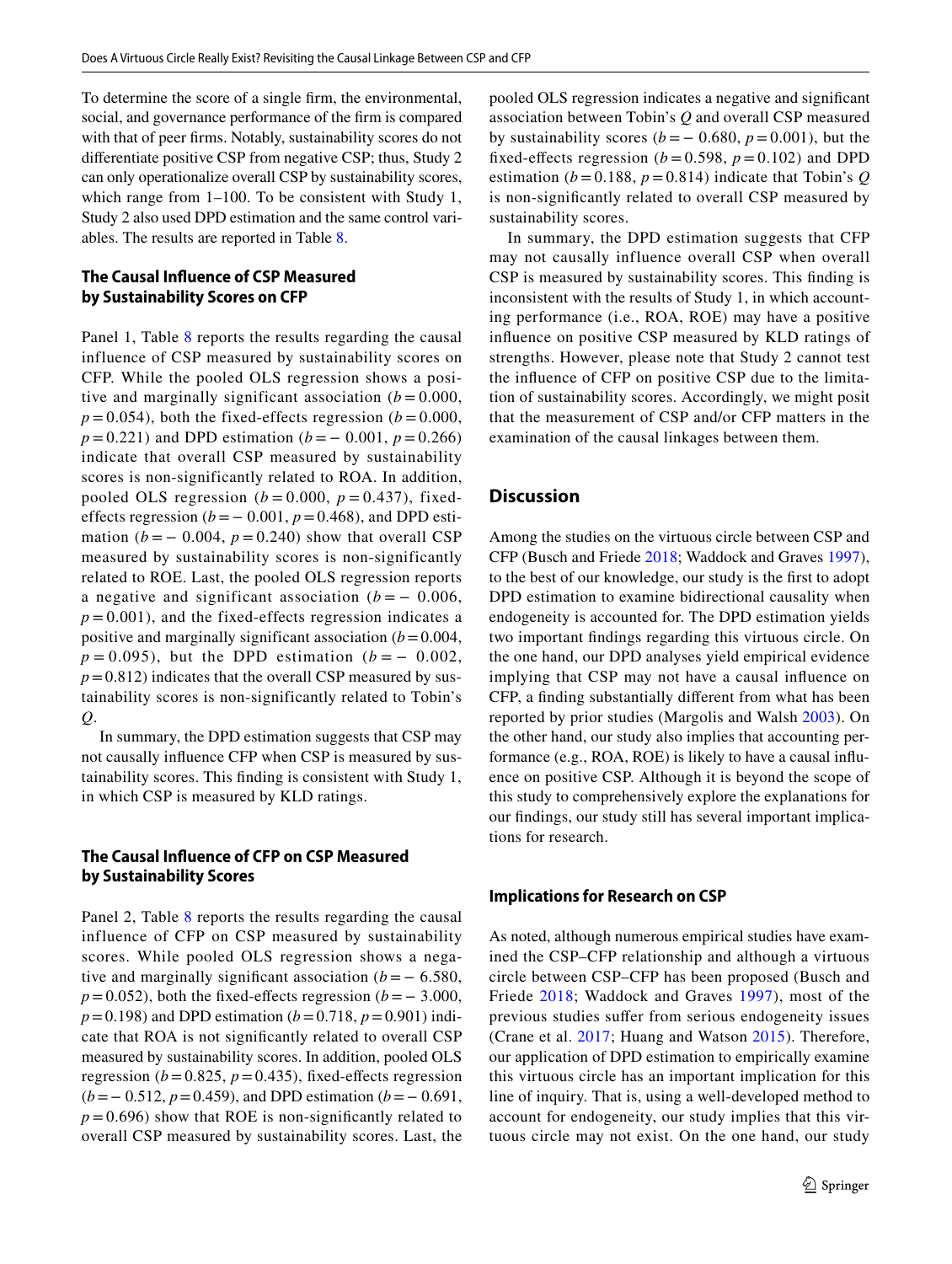implies that there may not be a universal causal linkage from CSP to CFP and casts doubt on the business case for CSP (also see Lee et al. [2018](#page-18-12); Zhao and Murrell [2016\)](#page-19-1). As shown by our review, previous studies have mainly argued that CSP causally afects CFP because CSP cultivates more cooperative, favorable, and enduring relationships with stakeholders, which in turn lead to a set of favorable mediating outcomes, such as enhanced reputation, customer and purchase intention, employee job satisfaction, innovation, and reduced risk. Subsequently, those favorable mediating outcomes are expected to improve CFP.

Despite these arguments, our study suggests that a universal causal linkage from CSP to CFP may not exist. One explanation for this is that there are multiple causal mechanisms through which CSP affects CFP and that those mechanisms may not always exist for all frms at all times. It is also possible that the causal infuence of CSP on CFP is mediated by several mediators in parallel or sequentially and that such a causal infuence is indirect rather than direct. For example, in a recent meta-analysis, Zhao et al. ([2020\)](#page-19-3) report that the impacts of CSP on employees' attitudes and behaviors (e.g., job satisfaction, organizational commitment, and turnover intention) can be mediated independently and in parallel by organizational justice, trust, and organizational identifcation and can also be mediated by those variables in a sequential order. Given that employees' attitudes and behaviors can mediate the infuence of CSP on CFP, Zhao et al.'s ([2020\)](#page-19-3) fndings imply that the causal linkage from CSP to CFP is much more complex than we previously expected. Therefore, we suggest that future studies examining the causal infuence of CSP on CFP should focus more on specifc mediating mechanisms to explain the causal linkage from CSP to CFP. In fact, in their review paper, Aguinis and Glavas ([2012](#page-17-0)) indicate that only 7% of the studies addressing the outcomes of CSP explored the mediating mechanisms. Given that many mediators have been proposed but few have been tested, we suggest that examining the specifc mediating mechanisms can shed new light on why and how CSP causally afects CFP. In addition, it is possible that CSP may complement other variables' effects on CFP. One recent study reports that CSP may moderate the inverted U-shaped relationship between explorative/exploitative innovation and CFP (Zhao et al. [2019\)](#page-19-7). Future studies can also explore whether and how CSP afects CFP by interacting with other variables, such as innovation and corporate governance.

On the other hand, our study implies that accounting performance (e.g., ROA, ROE) is likely to have a causal infuence on positive CSP. While previous studies generally agree that better CFP can accrue greater slack resources, they disagree on the efects of diferent types of slack resources on CSP (e.g., Julian and Ofori-Dankwa [2013;](#page-18-24) Shahzad et al. [2016;](#page-18-23) Zhang et al. [2018](#page-19-4)). To better understand the causal infuence of CSP on CFP, future studies can not only examine the specifc mediating roles of slack resources but also explore the efects of diferent types of slack resources on diferent dimensions of CSP (e.g., positive vs. negative). For example, it would be interesting to determine whether the effects of financial resources and human resources are canceled out when greater fnancial resources and human resources are accrued by better CFP simultaneously. In addition to slack resources, future studies can explore other mediating mechanisms through which CFP causally afects CSP.

In addition to examining the theoretical mechanisms between CSP and CFP, another potential approach is to examine the moderating conditions. For example, the social expectations of frms have evolved over time, and hence, the CSP–CFP linkage may also have evolved over time. In this view, the CSP–CFP linkage may be positive in one period and become negative in another period. In one study examining the impact of CSP on sell-side analysts' assessments of frms' future fnancial performance, Ioannou and Serafeim ([2015\)](#page-18-38) fnd that analysts issued more pessimistic recommendations for frms with high CSP in the early 1990s but assessed these frms more optimistically over time. This changing trend in the assessment of CSP suggests that analysts perceived CSP as an agency cost and evaluated CSP negatively in the early 1990s, while they perceived CSP with a stakeholder focus and assessed CSP positively in more recent years. Future studies can continue to examine how other stakeholders' assessments of CSP evolve over time and how this changing trend in turn infuences the CSP–CFP linkage.

Last, our study also demonstrates that the measures of CSP, as well as the measures of CFP, are important to the empirical results. Study 2 uses sustainability scores to replicate Study 1, which adopts KLD ratings to measure CSP. Both Study 1 and Study 2 suggest that CSP has no causal infuence on CFP. Furthermore, Study 1 reports a positive and signifcant infuence of CFP (i.e., ROA, ROE) on CSP, while Study 2 reports a nonsignifcant relationship. The idea that using diferent assessment metrics of CSP and CFP can yield diferent empirical results is not new (Chatterji et al. [2016\)](#page-17-27), and we further argue that examining the specifc causal mechanisms with specifc measures can yield a new understanding of the causal linkage between CSP and CFP.

In summary, we argue that future studies should continue to examine the bidirectional causality suggested by Busch and Friede  $(2018)$  $(2018)$  but should focus more on the specific mediating mechanisms through which CSP causally infuences CFP or through which CFP causally afects CSP. Ullmann ([1985](#page-18-39)) suggests that there is no discernable relationship between CSP and CFP because there is no good reason—no theory—to connect CSP and CFP. However,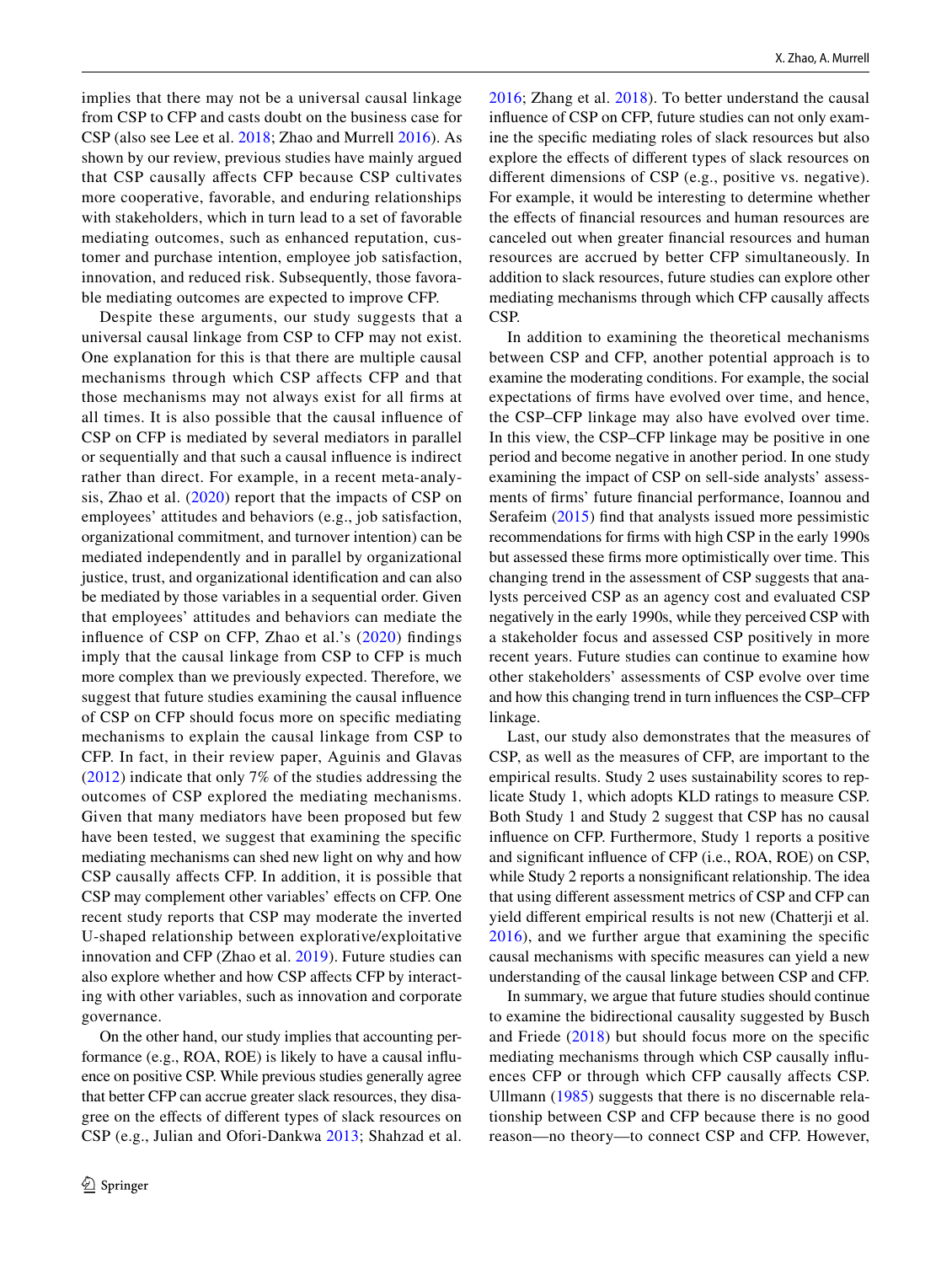we suspect that reasonable mediating mechanisms can provide good reason and good theory to explain why CSP and CFP are causally linked. In addition, we posit that the mechanisms by which CSP infuences CFP might be diferent from the mechanisms by which CFP afects CSP. We argue that examining the unique mechanisms through which CSP affects CFP or through which CFP influences CSP can enrich our understanding of the causality between CSP and CFP.

## **Implications for Management and Organization Research**

Management and organization researchers have increasingly recognized the importance of theorizing and examining causal relationships and have considered causality as critical as novelty in theoretical development. As argued by Cornelissen and Durand ([2012:](#page-17-28) 153), "a real obligation… is to identify whether… we generate novel theorizations in terms of the underlying causal relationship—and this is arguably more important than just pinpointing gaps or proposing novel suppositions" (Alvesson and Sandberg [2011\)](#page-17-29). In this paper, we document the usefulness of DPD estimation in addressing endogeneity, a core challenge of empirically establishing causal relationships (Hamilton and Nickerson [2003](#page-18-40); Shaver [1998](#page-18-41)). Because many management and organization studies are not conducted in natural, quasi-natural, or controlled experimental settings, and in many situations, identifying valid external instrumental variables is not an easy task, scholars may use DPD estimation as a feasible method to address endogeneity and to yield a better estimate of the causal influence of one variable on another variable. For example, the influence of corporate governance (e.g., compensation and ownership structure) on firm performance has been studied for decades, but the empirical findings regarding this relationship are mixed and suffer from the problem of endogeneity (Dalton et al. [2007\)](#page-17-30). Thus, researchers can use DPD estimation to yield a better understanding of the causal linkage between corporate governance and firm performance.

#### **Practical and Managerial Implications**

Advocates of CSP have long proposed a virtuous circle between CSP and CFP (Busch and Friede [2018](#page-17-1)); e.g., doing good leads to doing well, and doing well also results in doing good (Waddock and Graves [1997\)](#page-18-2). Our study directly tests this virtuous circle. More specifically, we conduct two studies to examine the causal relationship between CSP and CFP. Study 1 relies on KLD ratings to measure CSP. While the results of Study 1 imply that accounting performance may have a causal impact on certain aspects of CSP, these results cast doubt on the existence of an overall causal linkage between CSP on CFP. Study 2 uses sustainability scores to measure CSP. Study 2 reports that CSP does not causally influence CFP and that CFP does not have a causal impact on CSP. Together, Study 1 and Study 2, using different measures for CSP, suggest that a virtuous circle between CSP and CFP may not exist. Therefore, managers and practitioners cannot simply assume that doing good will necessarily lead to doing well and that doing well can naturally result in doing good. Instead, managers and practitioners should seriously consider the causal mechanisms through which CSP may influence or be influenced by CFP. Without a deeper understanding of those causal mechanisms, managers and practitioners cannot guarantee that investments in CSP generate positive CFP, and thus, they should be very cautious in their CSP investments.

## **Limitations**

Despite the advantages of DPD estimation, our study applying this method also has limitations. First, one critical assumption of DPD estimation is that any time-varying variables infuencing both CSP and CFP are included as control variables (Hansen and Singleton [1982\)](#page-18-31); otherwise, DPD estimation will be biased. However, this assumption seems to be unrealistic because we could not include all time-varying variables that could possibly afect both CSP and CFP in our empirical model. To address this assumption, we refer to previous studies to identify as many timevarying variables as possible that can potentially afect both CSP and CFP and then incorporate them as control variables. However, it is still possible that some timevarying variables that infuence both CSP and CFP are omitted and that the DPD estimation results are therefore still biased. However, one should note that traditional estimation methods, such as OLS and fxed-efects regression, also sufer from the problem of omitting time-varying variables. Therefore, we argue that the results of DPD estimation are still better than those of traditional estimation methods.

The violation of the assumption noted above leads to a second limitation of our study. According to Wintoki et al. [\(2012\)](#page-19-0), when time-varying variables are omitted, the AR(2) test and the Hansen *J*-test are unable to correctly examine whether the instrumental variables are exogenous. To address this problem, Wintoki et al.'s ([2012](#page-19-0)) simulation shows that the power of the Hansen *J*-test increases with sample size. In addition, the power of the Hansen *J*-test greatly increases when instrumental variables are "collapsed." Our study has a sample of 9028 frm-year observations, and we "collapse" instrumental variables when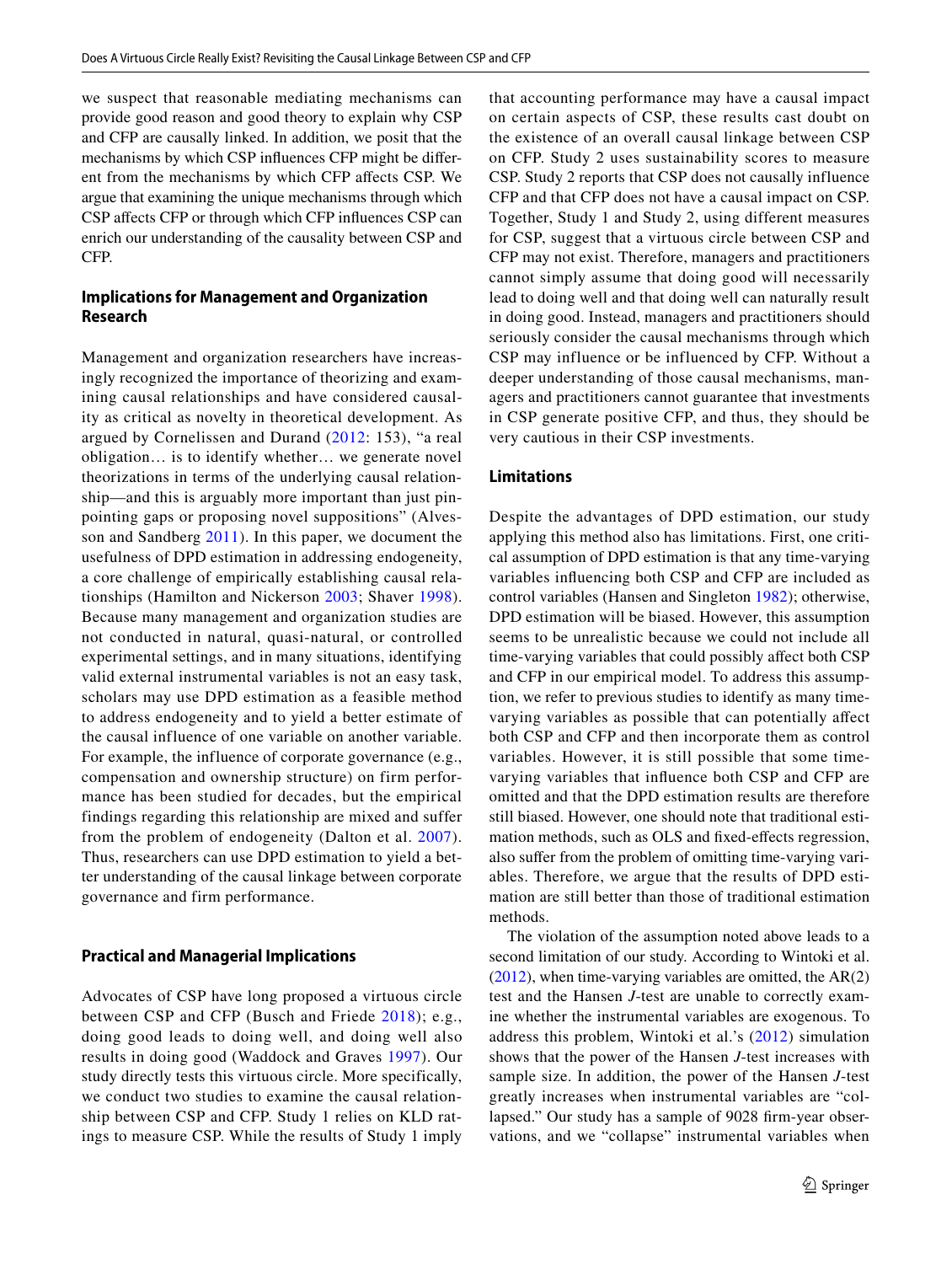Third, we note that DPD estimation cannot address all endogeneity issues in the estimation of the causal relationship between CSP and CFP. When available, natural experiments are still the "gold standard" for examining causal infuence. However, scholars may continue to rely on archival and observational data to examine the causal relationships because natural experiments (e.g., natural disasters) do not occur frequently. In this sense, DPD estimation can still be a feasible alternative.

**Acknowledgements** This research was funded by the David Berg Center for Ethics and Leadership at the University of Pittsburgh, Katz/ CBA School of Business. This research was also supported by National Natural Science Foundation of China (No. 71632007).

## **References**

- <span id="page-17-16"></span>Agle, B. R., Mitchell, R. K., & Sonnenfeld, J. A. (1999). Who matters to CEOs? An investigation of stakeholder attributes and salience, corporate performance, and CEO values. *Academy of Management Journal, 42*(5), 507–525.
- <span id="page-17-0"></span>Aguinis, H., & Glavas, A. (2012). What we know and don't know about corporate social responsibility a review and research agenda. *Journal of Management, 38*(4), 932–968.
- <span id="page-17-6"></span>Alessandri, T. M., Tong, T. W., & Reuer, J. J. (2012). Firm heterogeneity in growth option value: The role of managerial incentives. *Strategic Management Journal, 33*(13), 1557–1566.
- <span id="page-17-29"></span>Alvesson, M., & Sandberg, J. (2011). Generating research questions through problematization. *Academy of Management Review, 36*(2), 247–271.
- <span id="page-17-4"></span>Arellano, M., & Bond, S. (1991). Some tests of specifcation for panel data: Monte Carlo evidence and an application to employment equations. *Review of Economic Studies, 58*(2), 277–297.
- <span id="page-17-25"></span>Arellano, M., & Bover, O. (1995). Another look at the instrumental variable estimation of error-components models. *Journal of Econometrics, 68*(1), 29–51.
- <span id="page-17-7"></span>Arend, R. J., Patel, P. C., & Park, H. D. (2014). Explaining post-IPO venture performance through a knowledge-based view typology. *Strategic Management Journal, 35*(3), 376–397.
- <span id="page-17-24"></span>Bansal, R., Wu, D., & Yaron, A. (2016). Is socially responsible investing a luxury good. Working Paper, Duke University.
- <span id="page-17-15"></span>Bascle, G. (2008). Controlling for endogeneity with instrumental variables in strategic management research. *Strategic Organization, 6*(3), 285–327.
- <span id="page-17-9"></span>Bettis, R., Gambardella, A., Helfat, C., & Mitchell, W. (2014). Quantitative empirical analysis in strategic management. *Strategic Management Journal, 35*(7), 949–953.
- <span id="page-17-20"></span>Bettis, R. A., & Mahajan, V. (1985). Risk/return performance of diversifed frms. *Management Science, 31*(7), 785–799.
- <span id="page-17-5"></span>Blundell, R., & Bond, S. (1998). Initial conditions and moment restrictions in dynamic panel data models. *Journal of Econometrics, 87*(1), 115–143.
- <span id="page-17-10"></span>Brammer, S. J., & Pavelin, S. (2006). Corporate reputation and social performance: The importance of ft. *Journal of Management Studies, 43*(3), 435–455.
- <span id="page-17-14"></span>Buchholtz, A. K., Amason, A. C., & Rutherford, M. A. (1999). Beyond resources: The mediating efect of top management discretion and values on corporate philanthropy. *Business & Society, 38*(2), 167–187.
- <span id="page-17-1"></span>Busch, T., & Friede, G. (2018). The robustness of the corporate social and fnancial performance relation: A second-order metaanalysis. *Corporate Social Responsibility and Environmental Management, 25,* 583–608.
- <span id="page-17-27"></span>Chatterji, A. K., Durand, R., Levine, D. I., & Touboul, S. (2016). Do ratings of frms converge? Implications for managers, investors and strategy researchers. *Strategic Management Journal, 37*(8), 1597–1614.
- <span id="page-17-2"></span>Chiu, S. C., & Sharfman, M. (2011). Legitimacy, visibility, and the antecedents of corporate social performance: An investigation of the instrumental perspective. *Journal of Management, 37*(6), 1558–1585.
- <span id="page-17-17"></span>Choi, J., & Wang, H. (2009). Stakeholder relations and the persistence of corporate fnancial performance. *Strategic Management Journal, 30*(8), 895–907.
- <span id="page-17-18"></span>Clougherty, J. A., Duso, T., & Muck, J. (2016). Correcting for selfselection based endogeneity in management research: Review, recommendations and simulations. *Organizational Research Methods, 19*(2), 286–347.
- <span id="page-17-28"></span>Cornelissen, J., & Durand, R. (2012). More than just novelty: Conceptual blending and causality. *Academy of Management Review, 37*(1), 152–154.
- <span id="page-17-3"></span>Crane, A., Henriques, I., Husted, B. W., & Matten, D. (2017). Measuring corporate social responsibility and impact: Enhancing quantitative research design and methods in business and society research. *Business & Society, 56*(6), 787–795.
- <span id="page-17-30"></span>Dalton, D. R., Hitt, M. A., Certo, S. T., & Dalton, C. M. (2007). The fundamental agency problem and its mitigation: Independence, equity, and the market for corporate control. *Academy of Management Annals, 1,* 1–64.
- <span id="page-17-19"></span>Daniel, F., Lohrke, F. T., Fornaciari, C. J., & Turner, R. A. (2004). Slack resources and frm performance: A meta-analysis. *Journal of Business Research, 57*(6), 565–574.
- <span id="page-17-21"></span>Deckop, J. R., Merriman, K. K., & Gupta, S. (2006). The effects of CEO pay structure on corporate social performance. *Journal of Management, 32*(3), 329–342.
- <span id="page-17-26"></span>Eichenbaum, M. S., Hansen, L. P., & Singleton, K. J. (1988). A time series analysis of representative agent models of consumption and leisure choice under uncertainty. *Quarterly Journal of Economics, 103*(1), 51–78.
- <span id="page-17-22"></span>Finkelstein, S., & D'Aveni, R. A. (1994). CEO duality as a doubleedged sword: How boards of directors balance entrenchment avoidance and unity of command. *Academy of Management Journal, 37*(5), 1079–1108.
- <span id="page-17-11"></span>Flammer, C., & Kacperczyk, A. (2016). The impact of stakeholder orientation on innovation: Evidence from a natural experiment. *Management Science, 62*(7), 1982–2001.
- <span id="page-17-8"></span>Fremeth, A. R., & Shaver, J. M. (2014). Strategic rationale for responding to extra-jurisdictional regulation: Evidence from frm adoption of renewable power in the US. *Strategic Management Journal, 35*(5), 629–651.
- <span id="page-17-23"></span>Gentry, R. J., & Shen, W. (2013). The impacts of performance relative to analyst forecasts and analyst coverage on frm R&D intensity. *Strategic Management Journal, 34*(1), 121–130.
- <span id="page-17-12"></span>Godfrey, P. C. (2005). The relationship between corporate philanthropy and shareholder wealth: A risk management perspective. *Academy of Management Review, 30*(4), 777–798.
- <span id="page-17-13"></span>Godfrey, P. C., Merrill, C. B., & Hansen, J. M. (2009). The relationship between corporate social responsibility and shareholder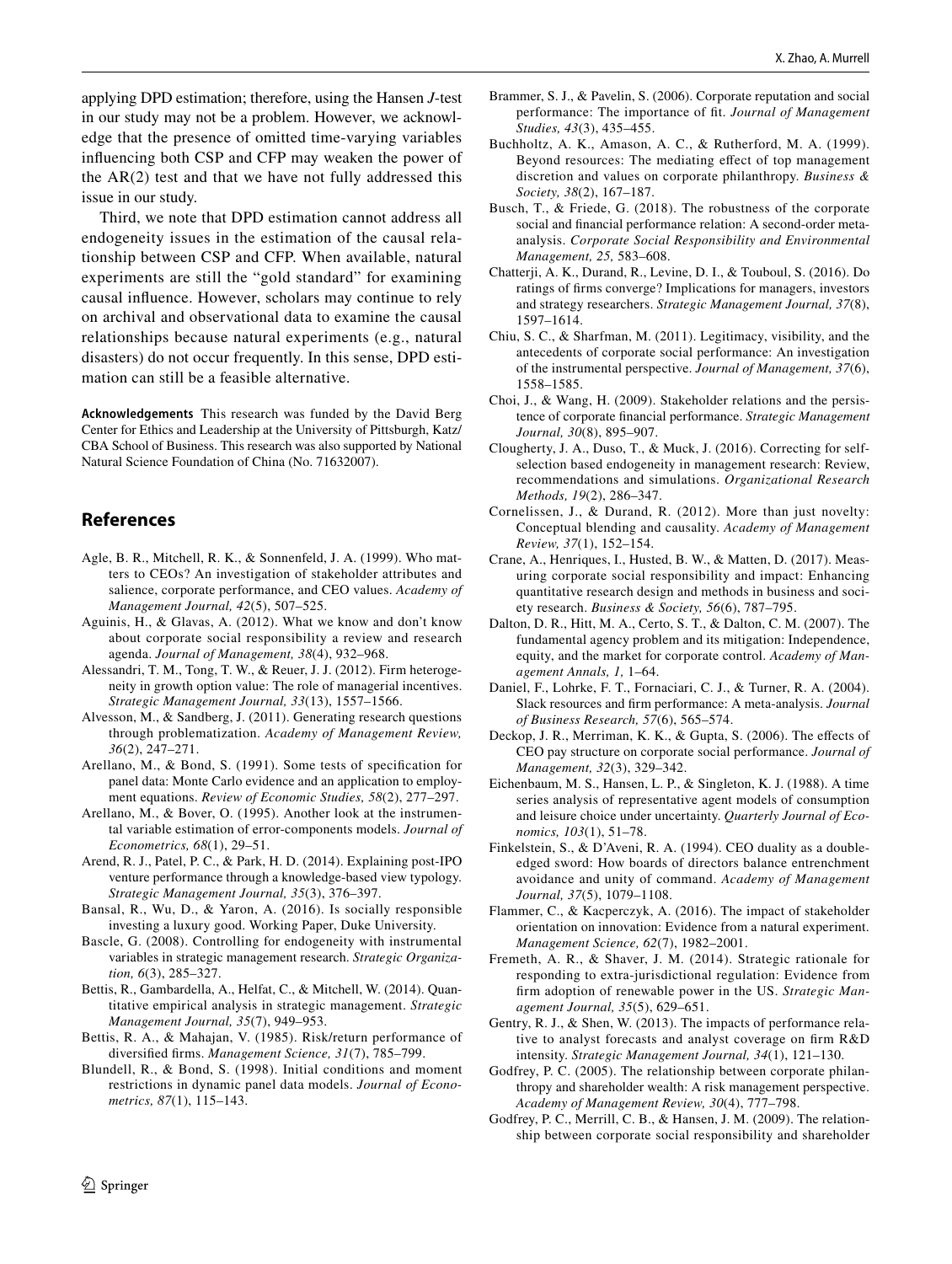value: An empirical test of the risk management hypothesis. *Strategic Management Journal, 30*(4), 425–445.

- <span id="page-18-9"></span>Gómez, J., & Maícas, J. P. (2011). Do switching costs mediate the relationship between entry timing and performance? *Strategic Management Journal, 32*(12), 1251–1269.
- <span id="page-18-37"></span>Gschwandtner, A. (2005). Proft persistence in the 'very' long run: Evidence from survivors and exiters. *Applied Economics, 37*(7), 793–806.
- <span id="page-18-40"></span>Hamilton, B. H., & Nickerson, J. A. (2003). Correcting for endogeneity in strategic management research. *Strategic Organization, 1*(1), 51–78.
- <span id="page-18-31"></span>Hansen, L. P., & Singleton, K. J. (1982). Generalized instrumental variables estimation of nonlinear rational expectations models. *Econometrica, 50*(5), 1269–1286.
- <span id="page-18-16"></span>Harrison, J. S., Bosse, D. A., & Phillips, R. A. (2010). Managing for stakeholders, stakeholder utility functions, and competitive advantage. *Strategic Management Journal, 31*(1), 58–74.
- <span id="page-18-28"></span>Hillman, A. J., & Keim, G. D. (2001). Shareholder value, stakeholder management, and social issues: What's the bottom line? *Strategic Management Journal, 22*(2), 125–139.
- <span id="page-18-7"></span>Huang, X. B., & Watson, L. (2015). Corporate social responsibility research in accounting. *Journal of Accounting Literature, 34,* 1–16.
- <span id="page-18-38"></span>Ioannou, I., & Serafeim, G. (2015). The impact of corporate social responsibility on investment recommendations: Analysts' perceptions and shifting institutional logics. *Strategic Management Journal, 36*(7), 1053–1081.
- <span id="page-18-35"></span>Jo, H., & Harjoto, M. A. (2012). The causal effect of corporate governance on corporate social responsibility. *Journal of Business Ethics, 106*(1), 53–72.
- <span id="page-18-36"></span>Johnson, R. A., & Greening, D. W. (1999). The effects of corporate governance and institutional ownership types on corporate social performance. *Academy of Management Journal, 42*(5), 564–576.
- <span id="page-18-3"></span>Jones, T. M. (1995). Instrumental stakeholder theory: A synthesis of ethics and economics. *Academy of Management Review, 20*(2), 404–437.
- <span id="page-18-4"></span>Jones, T. M., Harrison, J. S., & Felps, W. (2018). How applying instrumental stakeholder theory can provide sustainable competitive advantage. *Academy of Management Review, 43*(3), 371–391.
- <span id="page-18-24"></span>Julian, S. D., & Ofori-Dankwa, J. C. (2013). Financial resource availability and corporate social responsibility expenditures in a sub-Saharan economy: The institutional diference hypothesis. *Strategic Management Journal, 34*(11), 1314–1330.
- <span id="page-18-29"></span>Keats, B. W. (1988). The vertical construct validity of business economic performance measures. *Journal of Applied Behavioral Science, 24*(2), 151–160.
- <span id="page-18-19"></span>Kim, Y., Li, H., & Li, S. (2014). Corporate social responsibility and stock price crash risk. *Journal of Banking & Finance, 43,* 1–13.
- <span id="page-18-21"></span>Koh, P. S., Qian, C., & Wang, H. (2014). Firm litigation risk and the insurance value of corporate social performance. *Strategic Management Journal, 35*(10), 1464–1482.
- <span id="page-18-12"></span>Lee, J., Graves, S. B., & Waddock, S. (2018). Doing good does not preclude doing well: Corporate responsibility and fnancial performance. *Social Responsibility Journal, 14*(4), 764–781.
- <span id="page-18-14"></span>Luo, X., & Bhattacharya, C. B. (2006). Corporate social responsibility, customer satisfaction, and market value. *Journal of Marketing, 70*(4), 1–18.
- <span id="page-18-34"></span>Luo, X., & Bhattacharya, C. B. (2009). The debate over doing good: Corporate social performance, strategic marketing levers, and frmidiosyncratic risk. *Journal of Marketing, 73*(6), 198–213.
- <span id="page-18-27"></span>Luo, X., Wang, H., Raithel, S., & Zheng, Q. (2015). Corporate social performance, analyst stock recommendations, and frm future returns. *Strategic Management Journal, 36*(1), 123–136.
- <span id="page-18-0"></span>Margolis, J. D., & Walsh, J. P. (2003). Misery loves companies: Rethinking social initiatives by business. *Administrative Science Quarterly, 48*(2), 268–305.
- <span id="page-18-30"></span>Martin, P. R., & Moser, D. V. (2016). Managers' green investment disclosures and investors' reaction. *Journal of Accounting and Economics, 61*(1), 239–254.
- <span id="page-18-5"></span>Mattingly, J. E. (2015). Corporate social performance: A review of empirical research examining the corporation–society relationship using Kinder, Lydenberg, Domini social ratings data. *Business & Society, 56*(6), 796–839.
- <span id="page-18-6"></span>Mattingly, J. E., & Berman, S. L. (2006). Measurement of corporate social action discovering taxonomy in the Kinder Lydenburg Domini ratings data. *Business & Society, 45*(1), 20–46.
- <span id="page-18-8"></span>McWilliams, A., & Siegel, D. (2000). Corporate social responsibility and fnancial performance: Correlation or misspecifcation? *Strategic Management Journal, 21*(5), 603–609.
- <span id="page-18-33"></span>Orlitzky, M. (2001). Does frm size confound the relationship between corporate social performance and frm fnancial performance? *Journal of Business Ethics, 33*(2), 167–180.
- <span id="page-18-18"></span>Orlitzky, M., & Benjamin, J. D. (2001). Corporate social performance and frm risk: A meta-analytic review. *Business & Society, 40*(4), 369–396.
- <span id="page-18-26"></span>Peloza, J. (2009). The challenge of measuring fnancial impacts from investments in corporate social performance. *Journal of Management, 35*(6), 1518–1541.
- <span id="page-18-25"></span>Roberts, R. W. (1992). Determinants of corporate social responsibility disclosure: An application of stakeholder theory. *Accounting, Organizations and Society, 17*(6), 595–612.
- <span id="page-18-10"></span>Roodman, D. (2009a). A note on the theme of too many instruments. *Oxford Bulletin of Economics and Statistics, 71*(1), 135–158.
- <span id="page-18-11"></span>Roodman, D. (2009b). How to do xtabond2: An introduction to diference and system GMM in Stata. *Stata Journal, 9*(1), 86–136.
- <span id="page-18-22"></span>Seifert, B., Morris, S. A., & Bartkus, B. R. (2004). Having, giving, and getting: Slack resources, corporate philanthropy, and frm fnancial performance. *Business & Society, 43*(2), 135–161.
- <span id="page-18-23"></span>Shahzad, A. M., Mousa, F. T., & Sharfman, M. P. (2016). The implications of slack heterogeneity for the slack-resources and corporate social performance relationship. *Journal of Business Research, 69*(12), 5964–5971.
- <span id="page-18-41"></span>Shaver, J. M. (1998). Accounting for endogeneity when assessing strategy performance: Does entry mode choice afect FDI survival? *Management Science, 44*(4), 571–585.
- <span id="page-18-1"></span>Surroca, J., Tribó, J. A., & Waddock, S. (2010). Corporate responsibility and fnancial performance: The role of intangible resources. *Strategic Management Journal, 31*(5), 463–490.
- <span id="page-18-17"></span>Tantalo, C., & Priem, R. L. (2016). Value creation through stakeholder synergy. *Strategic Management Journal, 37*(2), 314–329.
- <span id="page-18-15"></span>Turban, D. B., & Greening, D. W. (1997). Corporate social performance and organizational attractiveness to prospective employees. *Academy of Management Journal, 40*(3), 658–672.
- <span id="page-18-39"></span>Ullmann, A. A. (1985). Data in search of a theory: A critical examination of the relationships among social performance, social disclosure, and economic performance of US frms. *Academy of Management Review, 10*(3), 540–557.
- <span id="page-18-32"></span>Uotila, J., Maula, M., Keil, T., & Zahra, S. A. (2009). Exploration, exploitation, and fnancial performance: Analysis of S&P 500 corporations. *Strategic Management Journal, 30*(2), 221–231.
- <span id="page-18-20"></span>Verwijmeren, P., & Derwall, J. (2010). Employee well-being, frm leverage, and bankruptcy risk. *Journal of Banking & Finance, 34*(5), 956–964.
- <span id="page-18-13"></span>Vlachos, P. A., Tsamakos, A., Vrechopoulos, A. P., & Avramidis, P. K. (2009). Corporate social responsibility: Attributions, loyalty, and the mediating role of trust. *Journal of the Academy of Marketing Science, 37,* 170–180.
- <span id="page-18-2"></span>Waddock, S. A., & Graves, S. B. (1997). The corporate social performance–fnancial performance link. *Strategic Management Journal, 18*(4), 303–319.